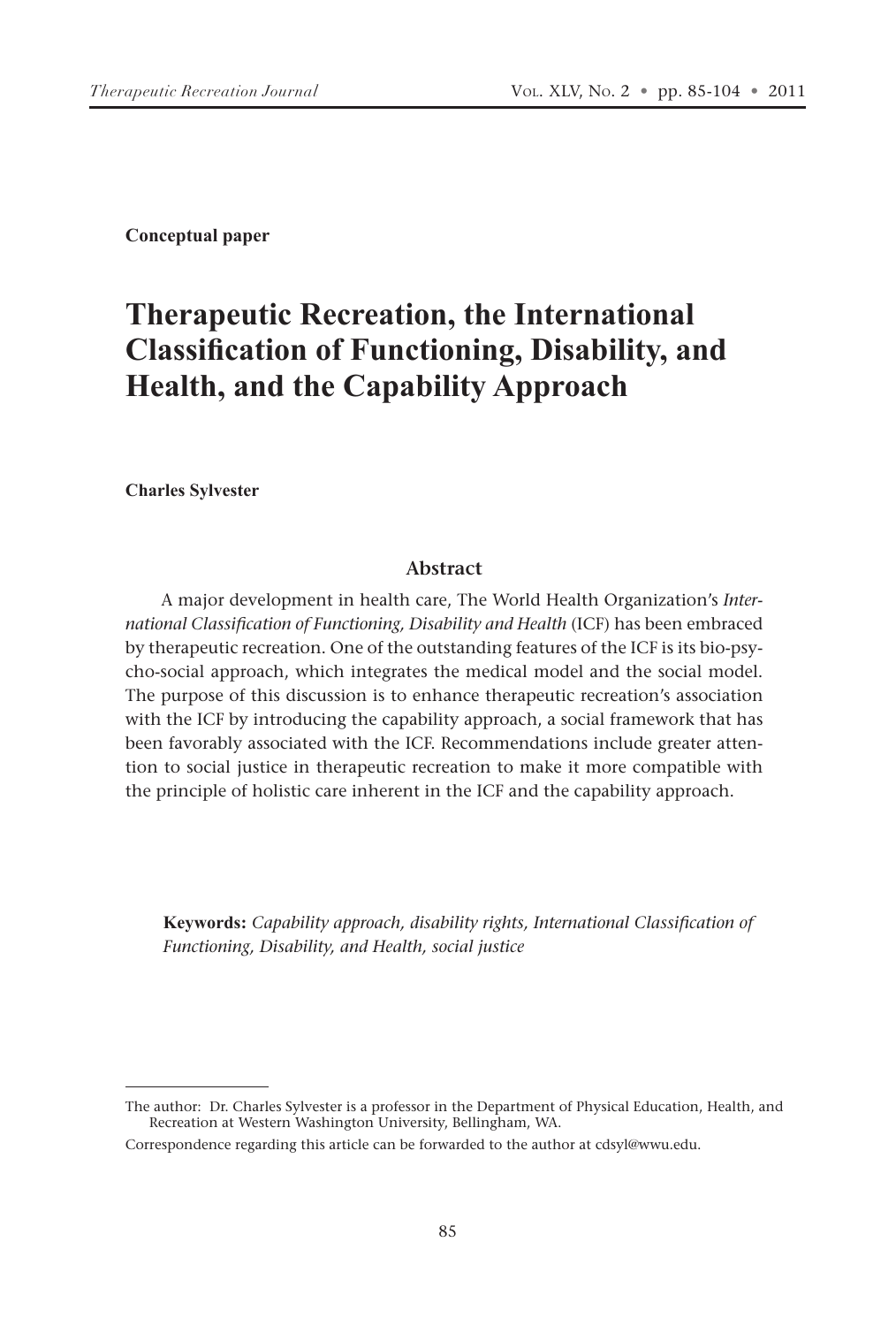The World Health Organization's (WHO) *International Classification of Functioning, Disability and Health* (ICF) is a major development in health care, providing a "conceptual basis for the definition, measurement and policy formulations for health and disability" (World Health Organization, 2002, p. 2). The ICF expands the focus of health care from clinical diagnosis, treatment, and medical outcomes to how people with health conditions are actually able to live in their communities. Responding to its unified, systematic, and holistic approach to health care, professions, including psychotherapy (Peterson, 2005), social work (Welch-Saleeby, 2007), and occupational therapy (Stamm, Cieza, Machold, Smolen, & Stucki, 2006), are adopting the ICF. The ICF has also been embraced by therapeutic recreation, evinced by the endorsement of professional organizations (Van Puymbroeck, Porter, McCormick, & Singleton, 2009), a textbook devoted entirely to the ICF and therapeutic recreation practice (Porter & burlingame, 2006), and a growing number of articles, chapters, and presentations on the subject. Furthermore, the *Commission on Accreditation of Allied Health Education Programs Standards and Guidelines for Accreditation of Educational Programs in Recreation Therapy* (2010) includes "Knowledge of the World Health Organization's (WHO) International Classification of Functioning, Disability and Health (ICF) as a method of assessing individual functioning and the impact of activity limitations and restrictions to participation in life activities, independence, satisfaction and quality of life" (p. 14). Although the impact of the ICF on therapeutic recreation has not been determined yet, its emergence is salient.

Responding to the prolonged problem of treating illness and impairment in isolation of the individual's environment, one of the most outstanding features of the ICF is its attention to the social dimension of health. Under the medical model, individuals could successfully complete treatment according to medical criteria, only to fail upon returning home because they could not participate in their communities. For example, a person sufficiently recovered by medical standards from a spinal cord injury might still be unable to access vocational and recreational opportunities due to environmental factors, such as architectural barriers and discriminatory attitudes. The ICF seeks a solution to the problem by approaching health and disability in terms of how individuals with impairments actually live in society. One of its main attributes, then, is a bio-psycho-social approach, which integrates the medical model (disability is attributable to the individual) and the social model (disability is socially created). By combining the two models, the ICF provides a holistic understanding of health in the lives of persons with disabilities, making possible more coherent, relevant, and effective care (WHO, 2002).

The first systematic effort to incorporate a holistic or bio-psycho-social approach in therapeutic recreation was Howe-Murphy and Charboneau's (1987) *Therapeutic Recreation Intervention: An Ecological Perspective*. Endeavoring to integrate the medical and social models through an "ecological perspective" (xxi), they skeptically questioned the degree to which therapeutic recreation belonged to "the holistic health movement" (p. 225). They cited acceptance of the medical model "to the near exclusion of other models" (p. 225) as a possible reason why therapeutic recreation had failed to develop bio-psycho-social approaches. More recently, Ross and Ashton-Shaeffer (2009) reported in their analysis of eight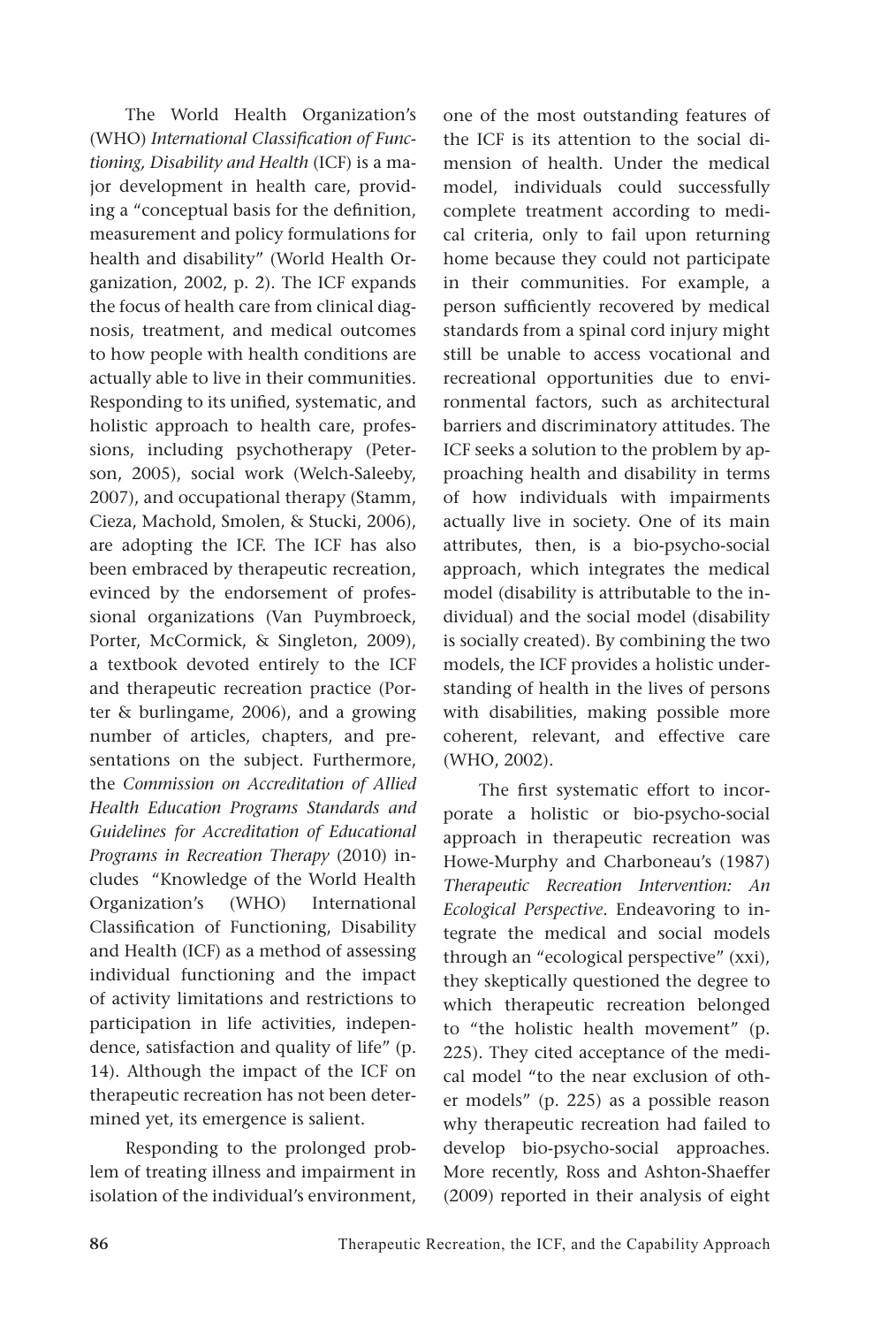therapeutic recreation models of practice that only three models mentioned the environment and none addressed it substantially. More than 20 years after Howe-Murphy and Charboneau criticized therapeutic recreation's neglect of bio-psycho-social perspectives, Ross and Ashton-Shaeffer recommended that "the ecological approach should be revisited and incorporated directly into models as appropriate" (pp. 241-242).

Their advice, however, has been only partially heeded. Systems models and ecological approaches have appeared in the literature on recreation inclusion, such as the Supportive Recreation Inclusion Model and the Community Inclusion Target Indices (Long & Robertson, 2010). However, virtually no analyses of the social component of the bio-psycho-social paradigm are evident in the mainstream of therapeutic recreation. For example, the program of the 2010 American Therapeutic Recreation Association Conference listed no presentations that explicitly dealt with ecological approaches in general or the social model in particular. Although the second edition of *Issues in Therapeutic Recreation: On Competence and Outcomes* (Stumbo, 2009) includes a chapter on the ICF, it does not contain any substantial material on social or ecological models. Furthermore, discussion on evidence-based practice that produces medically necessary outcomes far outweighs discourse on social change that enables people with health conditions to participate in society. Moreover, the demise of the National Therapeutic Recreation Society and efforts to marginalize recreation in the field of therapeutic recreation<sup>1</sup> (see Sylvester, 1994/95, 2006) further raises the risk of inflating the medical model, despite the ICF.

Therefore, as efforts continue to understand and optimize therapeutic recreation's association with the ICF, the social element of the bio-psycho-social ensemble must be rigorously developed if therapeutic recreation intends to holistically embrace the ICF. As such, the purpose of this discussion is to enhance therapeutic recreation's relationship with the ICF by strengthening the social component of the paradigm. In particular, the *capability approach*, a social model that has been favorably associated with the ICF (e.g., Baylies, 2002; Welch-Saleeby, 2007), will be introduced. Initially, the social model will be briefly described, including its main shortcoming. The capability approach will then be generally explained, followed by a more detailed presentation of Nussbaum's (2000, 2006) capability approach. Subsequently, the intersection among the ICF, the capability approach, and therapeutic recreation will be explored from the level of society. Discussion will conclude with implications and recommendations.

### **An Overview of the Social Model**

One basic premise differentiates the medical and social models. The medical model conceptualizes disability as an abnormality within the individual. Medicine's goal is to treat and ideally eliminate the abnormality, permitting the individual to function as normally as possible. In contrast, the social model views disability as a social construction that results in discrimination against individuals who are different than what society considers normal. Individual differences are transformed into disabilities by an unaccommodating society, putting individuals at a disadvantage compared to people who are perceived as "normal" or "non-disabled." Rather than use medicine to make people with disabilities more like individuals without disabilities, the social model treats the inequities that discriminate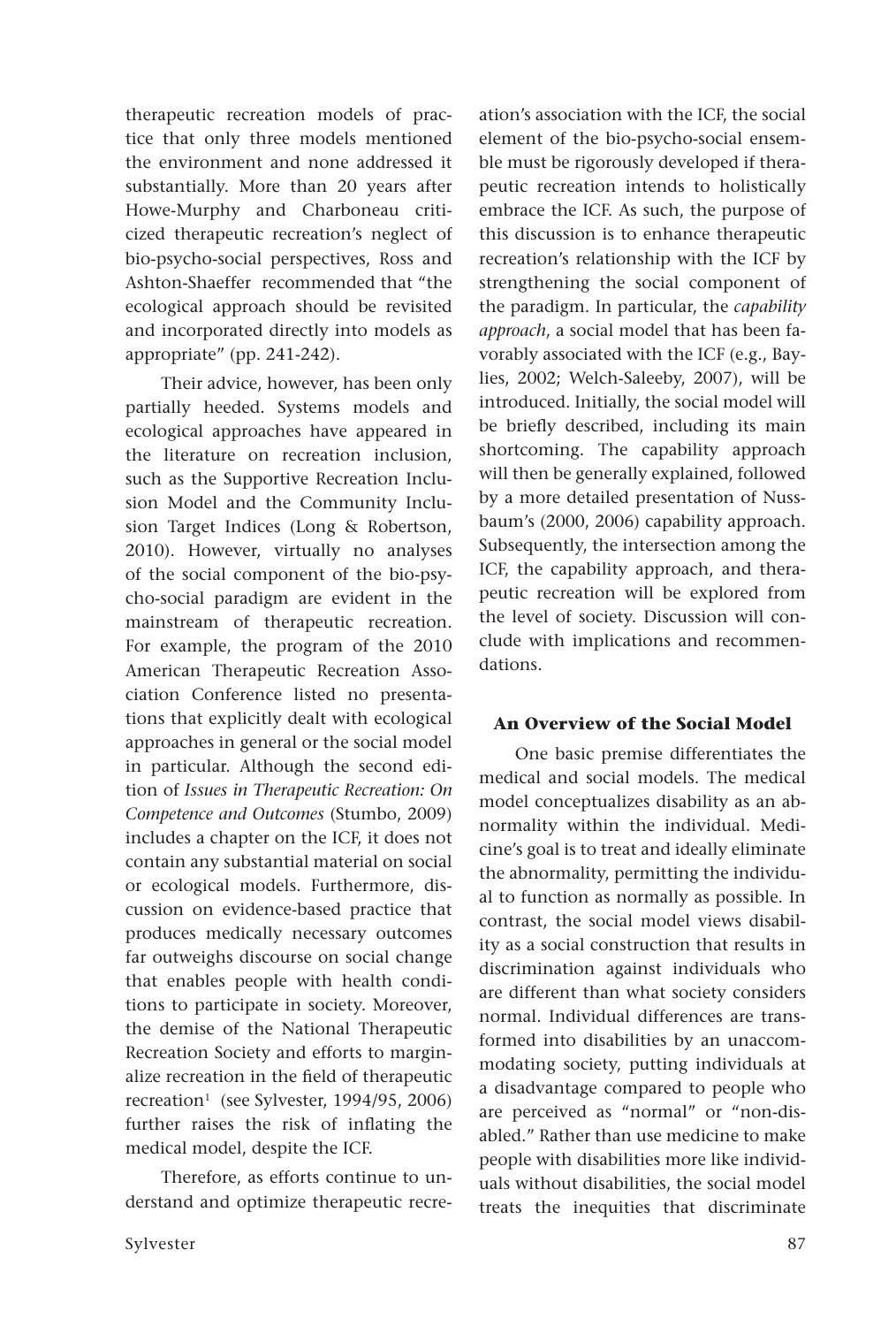against people with impairments, such as physical barriers and job discrimination. The following personal example attempts to illustrate the basic difference between the two models.

Nearly 40 years ago, I participated in a recreation class that included a person who used a wheelchair. One day the class involved folk dance. Everyone danced, except the person in a wheelchair. Her role was to play the record player, starting and stopping the music as everyone else learned the dance. According to the medical model, she did not participate because, being "disabled," she was not well or healthy enough to dance and would not be until her medical condition was treated, enabling her to dance like her non-disabled classmates. According to the social model, her participation was not a result of being unable to stand and move her legs. Rather, she was disabled because of the attitudes of her teacher and classmates, who presumed that people who used wheelchairs were unable to dance until they could stand and move their bodies like people who did not use wheelchairs. Until medicine made that possible, people with spinal cord impairments were not healthy enough to dance, though they were well enough to play records. (One day medicine may make it possible for people with spinal cord impairments to walk again. In the meantime, many people who use wheelchairs today are dancing to their hearts' delight, thanks mainly to transformed social attitudes rather than to changes in their physical condition.)

While the medical model has been criticized for sustaining socially constructed disability, some disability theorists acknowledge a role for it. Oliver (1990) observed that the problem is not the medical model, per se, which has an appropriate function. The problem is medicine's proclivity to situate all problems in the individual, failing to take into account environments that disable people with impairments. Oliver exposed the heart of the issue, stating:

There have, of course, been substantial gains from this medicalisation of disability, which has increased survival rates and prolonged life expectancies for many disabled people as well as eradicating some disabling conditions. But the issue for the late twentieth century is not one of life-expectancy but expectation of life and it is here that the negative and partial view prompted by medicalisation is most open to criticism. (p. 48)

On the other hand, Terzi (2005) found both models lacking. She concluded that the medical model fails to account sufficiently for the social character of disability and the complexity of human diversity, whereas the social model puts too much emphasis on social causes while neglecting the reality of individual impairment. In other words, the impact of the social environment should not obscure the effects of impairment on the lives of individuals nor should impairments that limit functionality be isolated from the social context in which they inextricably occur.

Intending to dissolve the medical versus social dichotomy by synthesizing what is true in each model, the ICF combines the two perspectives into a holistic framework (WHO, 2002). Accordingly, the ICF consists of three main components: (a) body functions and structures, (b) activities and participation, and (c) contextual factors. Body functions pertain to physiology of the body (e.g., diges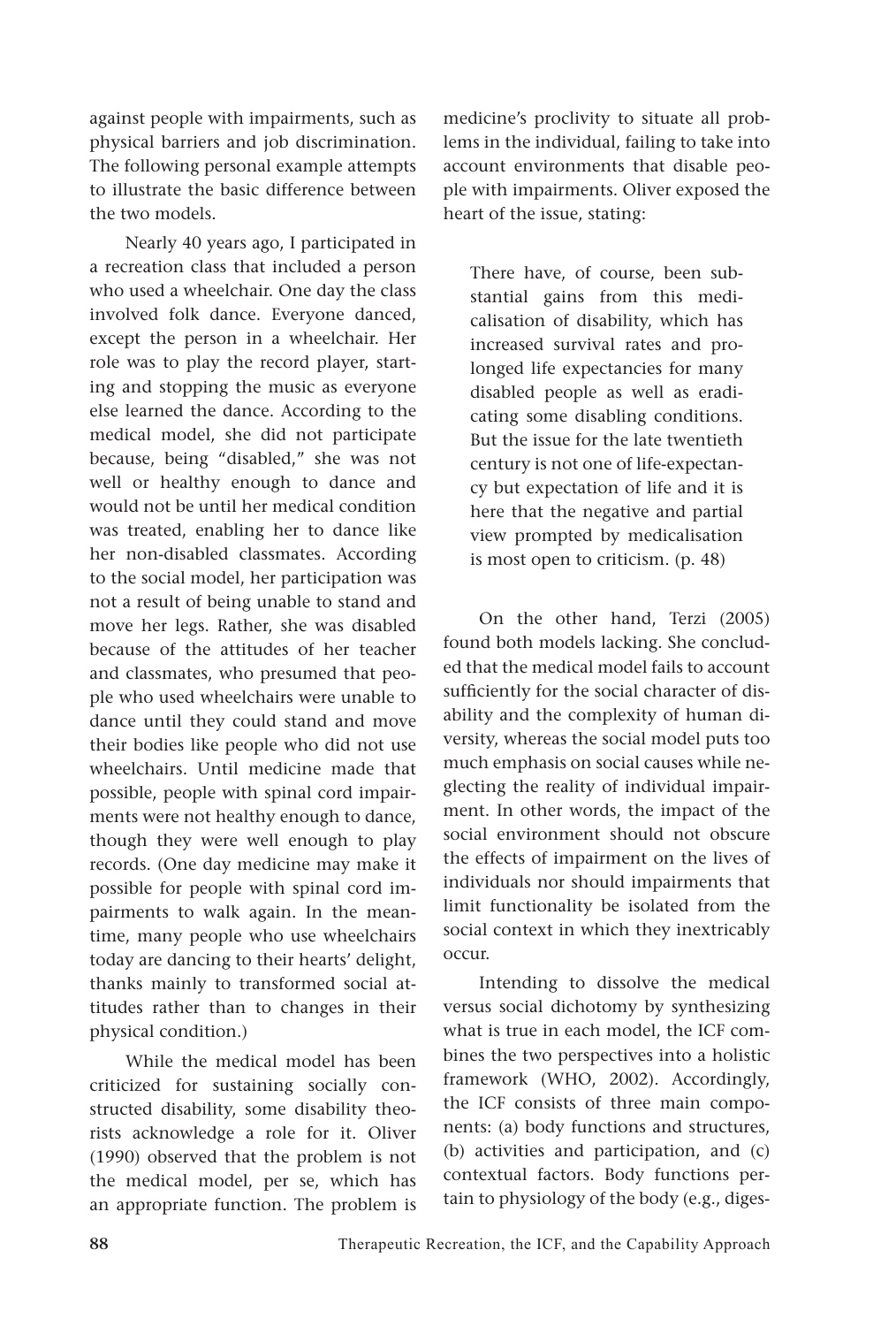tion, brain functioning) and body structures involve the body's anatomy (e.g., limbs). Activities relate to the execution of a task or action by an individual (e.g., opening a door) and participation refers to involvement in a life situation (e.g., play, work, worship). Contextual factors include personal factors (e.g., age, gender) and environmental factors or the external influences that interact with the other components (e.g., physical barriers, support groups); (National Center on Physical Activity and Disability, 2006). Where health care would have previously ended with the medical treatment of bodily structures and functions, along with rehabilitation (e.g., activities of daily living), the ICF's holistic approach goes beyond medical outcomes by addressing participation in the environment. Participation amounts to what individuals with health conditions want to do with their lives and the environmental factors that interfere with or facilitate the lives they wish to lead. Moreover, participation in life becomes the ultimate outcome by which all other health care outcomes are evaluated.

The importance of environmental factors has been acknowledged in the therapeutic recreation literature (Porter & Van Puymbroeck, 2007). Porter and burlingame (2006) discuss environmental factors at length in their extensive analysis of recreational therapy and the ICF. Nonetheless, while moving in the right direction, their analysis is substantially limited by not having stronger theoretical footing in the social model. For instance, they quote the ICF as defining recreation and leisure as:

Engaging in any form of play, recreational, or leisure activity, such as informal or organized play and sports, programmes of physical fit-

ness, relaxation, amusement, or diversion, going to art galleries, museums, cinemas, or theatres; engaging in crafts or hobbies, reading for enjoyment, playing musical instruments; sightseeing, tourism, and traveling for pleasure. (p. 330)

As examples, the ICF lists "play, sports, arts and culture, crafts, hobbies, and socializing" (p. 331). Yet, to the likely surprise of leisure theorists, it excludes religion, spirituality, political life, and citizenship, areas that would be evident from the frame of reference of the social model. And, while Porter and burlingame are at their best explaining the technical complexities of the ICF, their treatment of leisure theory is weak, amounting to three sentences in a 770-page book:

The terms recreation and leisure are often used synonymously. The field of recreational therapy, however, often divides the terms. Recreation is commonly defined as activity, compared to leisure that is defined as a state of mind. (p. 331)

Reducing leisure to a "state of mind" significantly underemphasizes the economic, political, geographic, sociological, philosophical, and social psychological dimensions critical to any discussion that wishes to offer a holistic theory of leisure. The perspective afforded by the social model, which stresses the social world that individuals inhabit, offers a more theoretically complete and robust account of people's lives.

Criticism of Porter and burlingame (2006) is not meant to slight their contribution. Mainly responsible for launching the ICF in therapeutic recreation, they are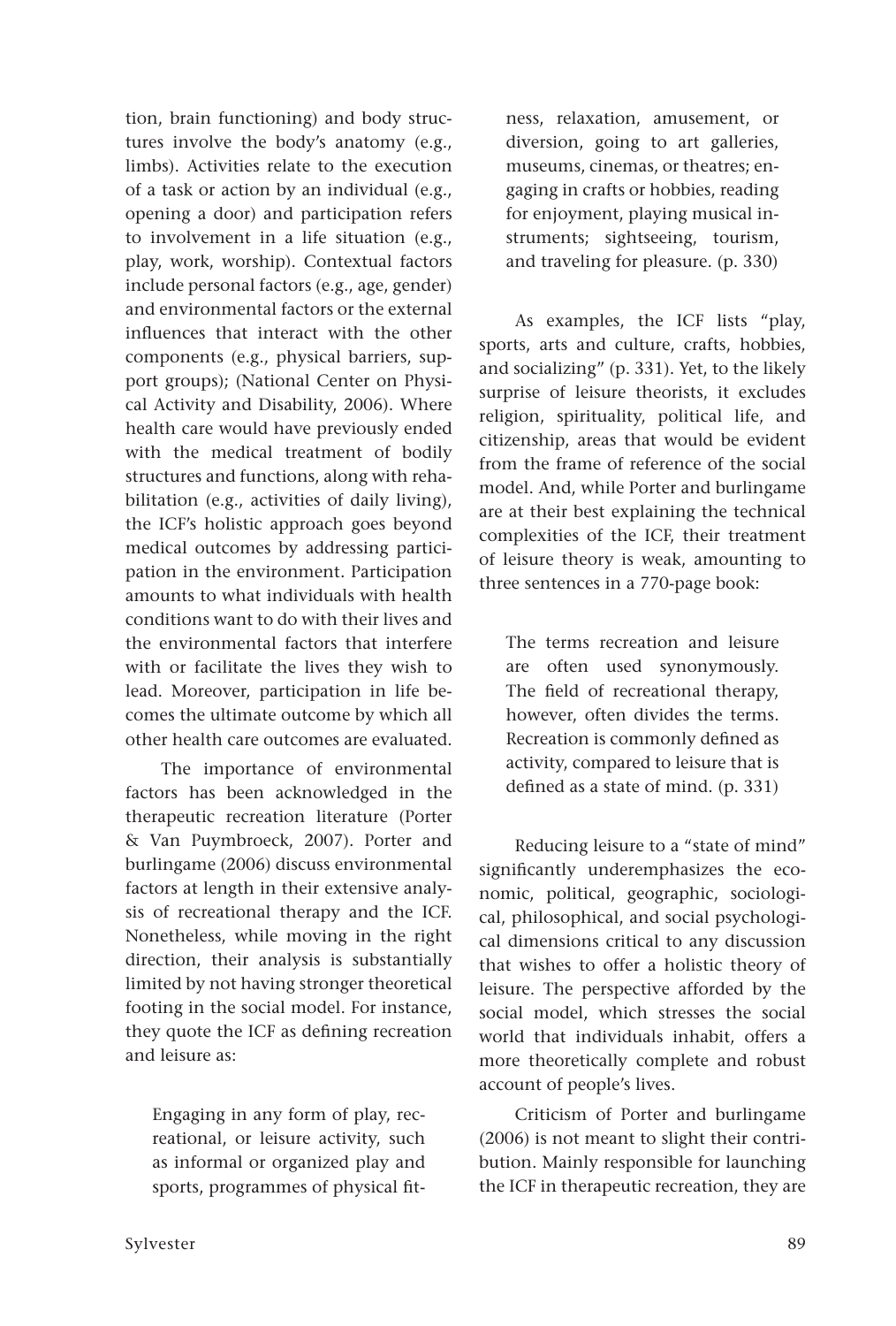not expected to have completed such a difficult journey on their own that only recently started and has far to go before its success can be judged. Rather, the intention is to build on their and others' work, making one of many contributions needed to reach a mature relationship with the ICF that optimally serves people with health conditions. Having neglected the social model, therapeutic recreation is not prepared to capitalize on what it can receive from and contribute to the ICF. Therefore, discussion turns to the capability approach, a social paradigm that has been regarded as consonant with the ICF, followed by Nussbaum's capability approach and its implications for therapeutic recreation.

# **An Overview of the Capability Approach**

Pioneered by Nobel Prize winning economist Amaryta Sen (1990, 1993) and well-regarded philosopher Martha Nussbaum (2000, 2006), the capability approach has been applied across a variety of disciplines, including health (Ruger, 2006), education (Terzi, 2005), economics (Robeyns, 2003a), social work (Welch-Saleeby, 2007) and occupational therapy (Stamm et al., 2006). Like the ICF, it offers a broad framework for discourse on and evaluation of individual well-being in terms of social arrangements and social change, accounting for all facets of well-being, including health, social, cultural, economic, and political dimensions (Robeyns, 2003b).

Similar to the ICF, the capability approach uses specialized terminology. *Functionings* refer to what individuals desire to be and to do with their lives (Robeyns, 2003b). For instance, people generally desire *to be* healthy, sexual, and appreciated and *to do* such things as ride a bike, enjoy sex, work at a job, and perform community service. Functionings encompass everything an individual values for well-being, from the basic (e.g., health, nourishment, safety, security, literacy) to the more typical (e.g., being employed, visiting friends, going to parks, taking vacations) to the extraordinary (e.g., volunteering for disaster relief, biking cross-country, starting a dance company of youth with developmental disabilities).

The broad, inclusive connotation of functionings used by the capability approach is important to grasp. Similar to other health-related fields more focused on medicine and rehabilitation, therapeutic recreation often uses *functioning* to connote individual mental, emotional, and physical capacities, such as memory, affect, and mobility. Consequently, client outcomes tend to be limited to more basic social, physical, and psychological operations, such as social skills and activities of daily living. These fundamental functionings are part—but only part—of the expansive conception of functioning used by the capability approach, which intends to reflect the diverse scope of human development and well-being. This distinction is crucial because therapeutic recreation is especially conducive to the breadth and variety of human functionings.

Another key term is *capabilities*, meaning the actual freedoms or possibilities available to an individual (Robeyns, 2003b). Capabilities are real opportunities for people to do and to be what they value. For example, people need opportunities *to do* exercise, volunteer work, and dance and *to be* fit, esteemed, and expressive. The relationship between capabilities and functionings is equivalent to possibilities and achievements. Capabilities represent the actual possibilities for individuals to achieve their desired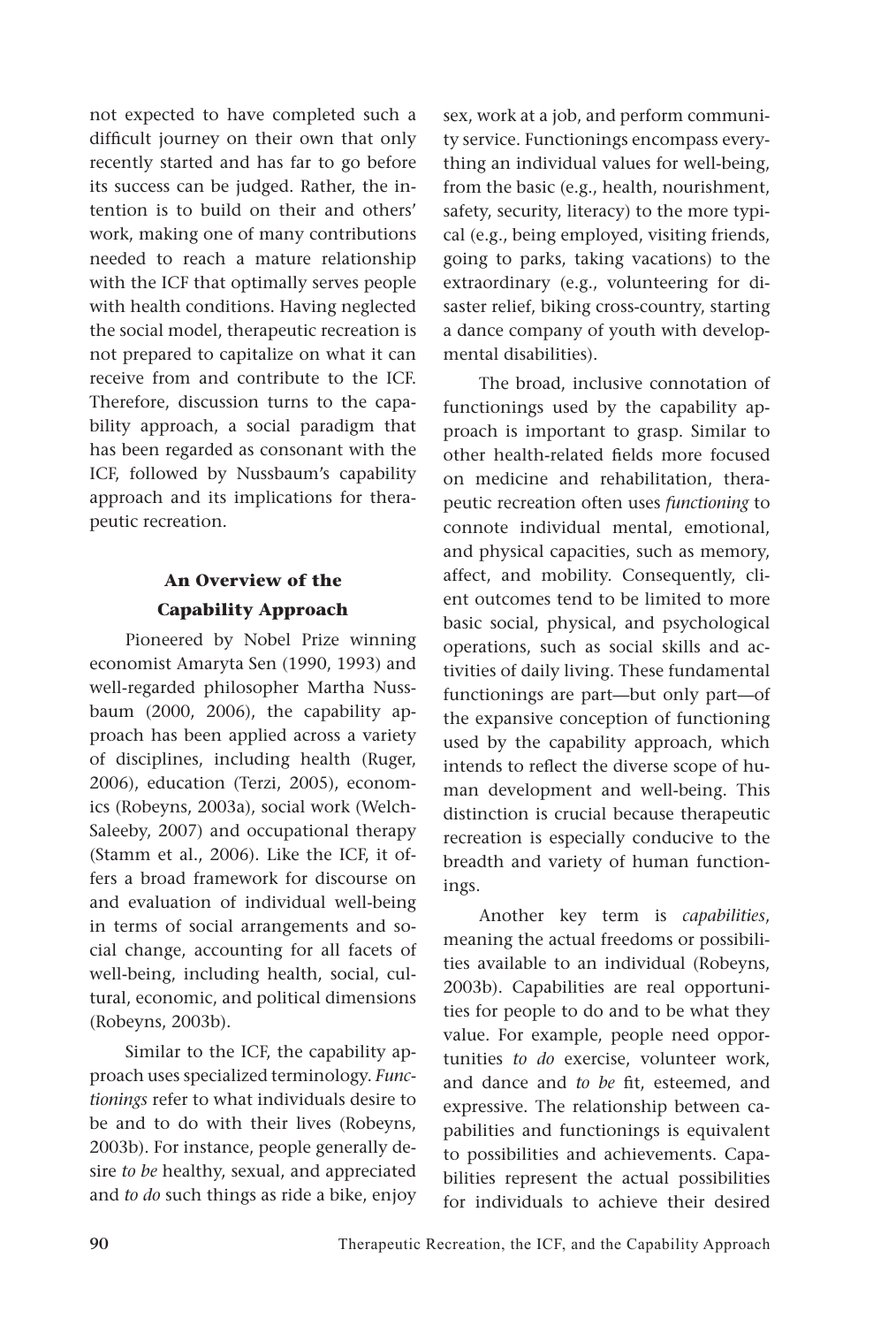functionings, whether the functioning is nourishment, mobility, feeling respected, doing a job, or enjoying recreation. Capabilities are potential functionings, the set of freedoms or opportunities available for individuals to actualize what they desire in their lives. For example, imagine a person who is a double amputee and uses a wheelchair. Among her achieved functionings, she rides the bus, is employed, and feels respected as a contributing member of society. Besides these functionings, she also desires to hike in the country on the weekend. Yet is she *capable of* or free to achieve the desired functioning of a weekend hike in the country? Accessible trails are available. However, due to budget cuts, public transportation no longer travels outside of city limits on weekends, eliminating the freedom or opportunity to hike. So, even though she has the *capacity* to hike on an accessible trail, she is *not capable* of achieving the functioning she desires. Once bus service is restored or another means of transportation is provided, she would be free or capable of going on a hike, at which point hiking would become an achieved functioning. After enjoying a hike, she might then want to camp overnight, only to discover that there are no accessible campsites, making her incapable of achieving the next functioning in a desired set of functionings that constitute her well-being.

According to Robeyns (2003b), "What is ultimately important is that people have the freedoms or valuable opportunities (capabilities) to lead the kind of lives they want to lead, to do what they want to do and be the person they want to be" (p. 95). The capability approach, then, is inherently a theory of human development, well-being, and justice. Similarly, "the ICF is fully in line with the human rights approach to disability" (Bickenbach, 2010, p. 54). Welch-Saleeby

urge therapists "to be very familiar with the [Americans with Disabilities Act] to . . . empower and educate clients about their civil rights" (p. 487).

Yet disability experts have cautioned that the ADA alone is not enough for ending discrimination (Potier, 2004). Furthermore, The ADA, 20 Years Later, a survey commissioned by the Kessler Foundation and the National Organization on Disability (2010), concluded that "while there has been modest improvement in a few areas, the general implication of the indicators is that now twenty years after the passage of the Americans with Disabilities Act (ADA), there has yet to be significant progress in most areas" (p. 8). The survey further found:

(2007), for example, found the ICF and the capability approach well-suited to social work, a profession recognized for its commitment to social justice. Therefore, the ICF and the capability approach are partners in justice, assessing social arrangements and change for what impedes and facilities opportunities for all individuals with health conditions to satisfy their needs for health and well-being.

Tracings of social justice can also be detected in discussions of the ICF and therapeutic recreation. Writing about recreational therapy and the ICF from a global perspective, Genoe and Singleton (2009) observed that "the indicators used within the ICF have implications for healthcare providers and policy makers in relation to the rights of individuals and groups" (p. 37). Referring to section d940, Human Rights, of the ICF, Porter and burlingame (2006) explained that recreational therapists must be knowledgeable of disability laws and rights, enabling them to educate clients on how to achieve their rights. In particular, they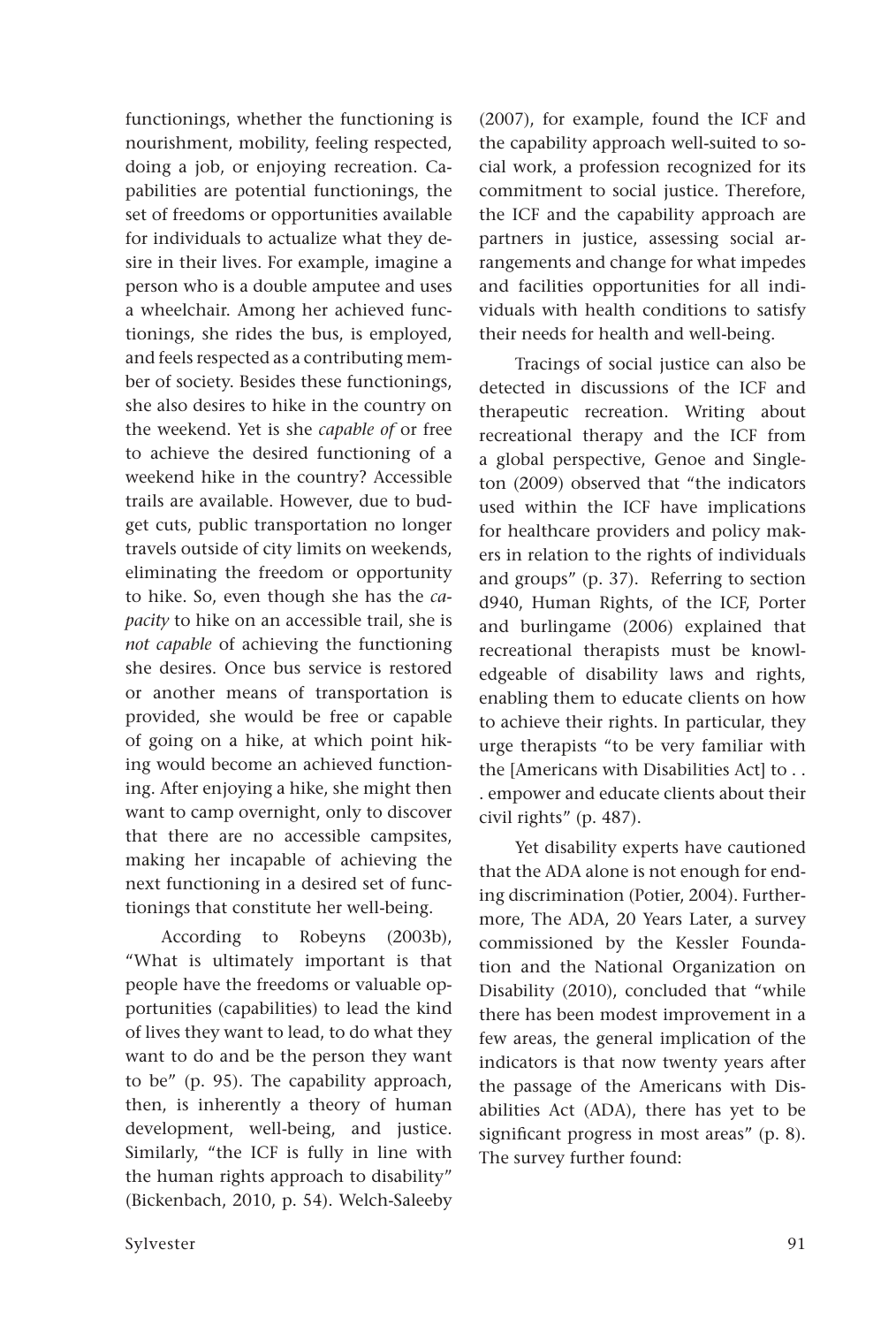- • "Large gaps still exist between people with and without disabilities with regard to: employment, household income, access to transportation, health care, socializing, going to restaurants, and satisfaction with life" (p. 8).
- "People with disabilities are less likely than those without disabilities to socialize with friends, relatives or neighbors, once again suggesting that there are significant barriers to participation in leisure activities for this population" (p. 15).

Therefore, despite some improvements brought on by the ADA, social justice is still elusive rather than inclusive for many persons with disabilities.

Unfortunately, with the exception of Hemingway's (1987) trenchant argument for distributive justice and Sylvester's (1992) defense of the right to leisure, discourse on social justice and therapeutic recreation has risen to no more than a whisper. As a partial theory of justice, Nussbaum's capability approach raises the volume, revealing a prominent place for leisure and recreation in the development and well-being of persons with health conditions and inviting a major role for therapeutic recreation that is compatible with the ICF.

### **Nussbaum's Capability Approach**

Nussbaum (2006) situates her capability approach in the history of justice, most notably John Rawls' (1971) highly regarded social contract theory. Social contract theories of justice start from the premise that individuals form society for their mutual benefit by reaching a contract or agreement on their shared rights and responsibilities. While expressing her debt to Rawls, Nussbaum criticizes him for excluding persons with disabilities from the aggregate of individuals in hypothetical society who initially come together to reach agreement on the conditions of justice. Rawls does address the matter of disability, but only after the fundamental conditions of justice have been reached among those individuals with the minimum "*moral*, *intellectual, and physical capacities* that enable them to be *fully cooperating* members of society over a complete life" (italics added) (Rawls, 1971, p. 183). Attributing dignity to all human beings, Nussbaum argues that "the failure to deal adequately with the needs of citizens with impairments and disabilities is a serious flaw in modern theories [of justice]" (p. 98). Consistent with the ICF's bio-psycho-social perspective, Nussbaum emphasizes going beyond basic functional needs to self-determined well-being, explaining that:

People with physical disabilities want medical care for their needs, the way we all do. But they also want to be respected as equal citizens with options for diverse forms of choice and functioning in life, comparable to those of other citizens. (p. 189)

Therefore, in both the ICF and Nussbaum's theory, holistic care, while including medicine, also applies to the social environment and matters of justice so people with disabilities are equally capable of enjoying lives of worth and dignity comparable to non-disabled citizens.

Nussbaum's (2006) capability approach is a theory of human development and well-being grounded in Aristotle's conception of flourishing. According to this notion, human beings require a set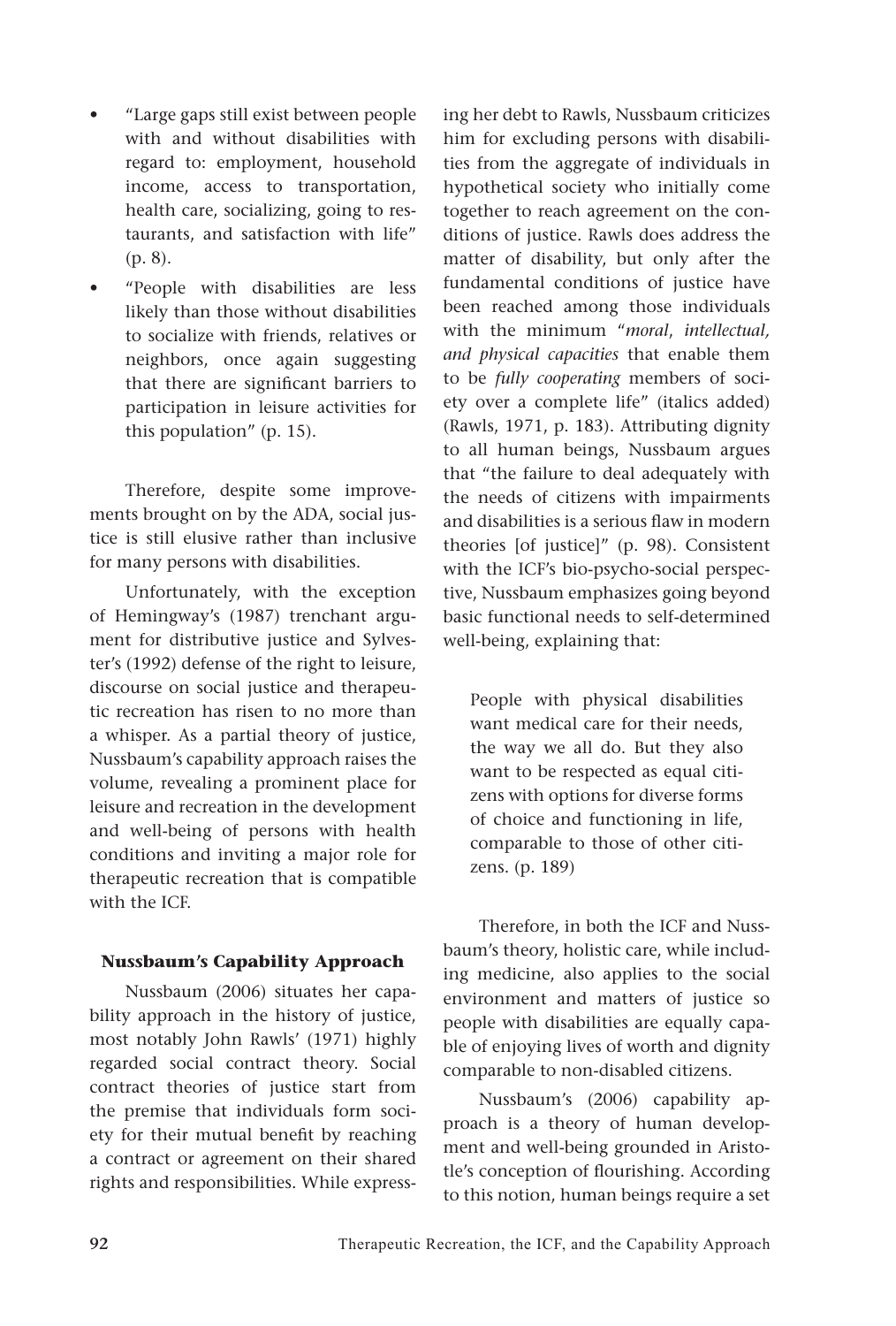of conditions and opportunities in order to grow and to reach their potential (see Hemingway, 1987; Wise, 2010). Nussbaum identifies 10 human capabilities "that can be convincingly argued to be of central importance in any human life" (Nussbaum, 2000, p.74). They include:

- Life
- • Bodily Health
- **Bodily Integrity**
- Senses, Imagination, and Thought
- **Emotions**
- Practical Reason
- **Affiliation**
- Other Species
- Play
- Control over One's Environment

(See Nussbaum, 2006, pp. 76-78, for a more extensive description of the capabilities)

Being central to human development and well-being, the 10 capabilities also constitute a defensible set of human rights. The choice of exercising the capabilities rests with the individual, preserving personal autonomy. For instance, while all human beings are entitled to play and nourishment, an individual may choose not to play and instead go on a hunger strike in order to express a political view. Nonetheless, "a society that does not guarantee [the capabilities] to all its citizens, at some appropriate threshold level, falls short of being a fully just society" (Nussbaum, p. 75).

Nussbaum (2006) presents the 10 capabilities as a starting point, expecting modifications as others join in the dialogue on the capability approach and its applications. Accordingly, discussion next turns to the capabilities in relation to therapeutic recreation.

The relevance of the capabilities of *Bodily Health* and *Play* particularly stands out, reflecting two fundamental responsibilities therapeutic recreation has historically adopted: (a) to help restore and maintain the health of persons with illnesses and disabilities and (b) to provide opportunities of leisure and recreation for their health and well-being. Falling within the broad capability of *Bodily Health,*  contributions to health restoration, protection, and promotion have been documented in therapeutic recreation (Coyle, Kinney, Riley, & Shank, 1998; Shank & Coyle, 2002). Recreation benefits (Driver, Brown, & Peterson, 1991), including fitness, enjoyment, autonomy, citizenship, spirituality, positive relationships, psychological well-being, and a sense of community, are well suited for the diverse and wide-ranging capability of *Play*. In this regard, play, leisure, and recreation are essential and arguably unrivaled for helping people with health conditions to continue growing, developing, and enjoying their lives during and after treatment. Hence, therapeutic recreation's historically fundamental goals of treatment and recreation satisfy Nussbaum's (2006) condition of self-determined well-being, providing "medical care for their needs" as well as "options for diverse forms of choice and functioning in life, comparable to those of other citizens" (p. 189). Indeed, most models of therapeutic recreation practice include the dual roles of treatment for the purpose of functional improvement and recreation for the sake of overall health and well-being. Yet, by systematically applying the concept of leisure, the relevance of Nussbaum's theory extends well beyond the capabilities of *Play* and *Bodily Health*.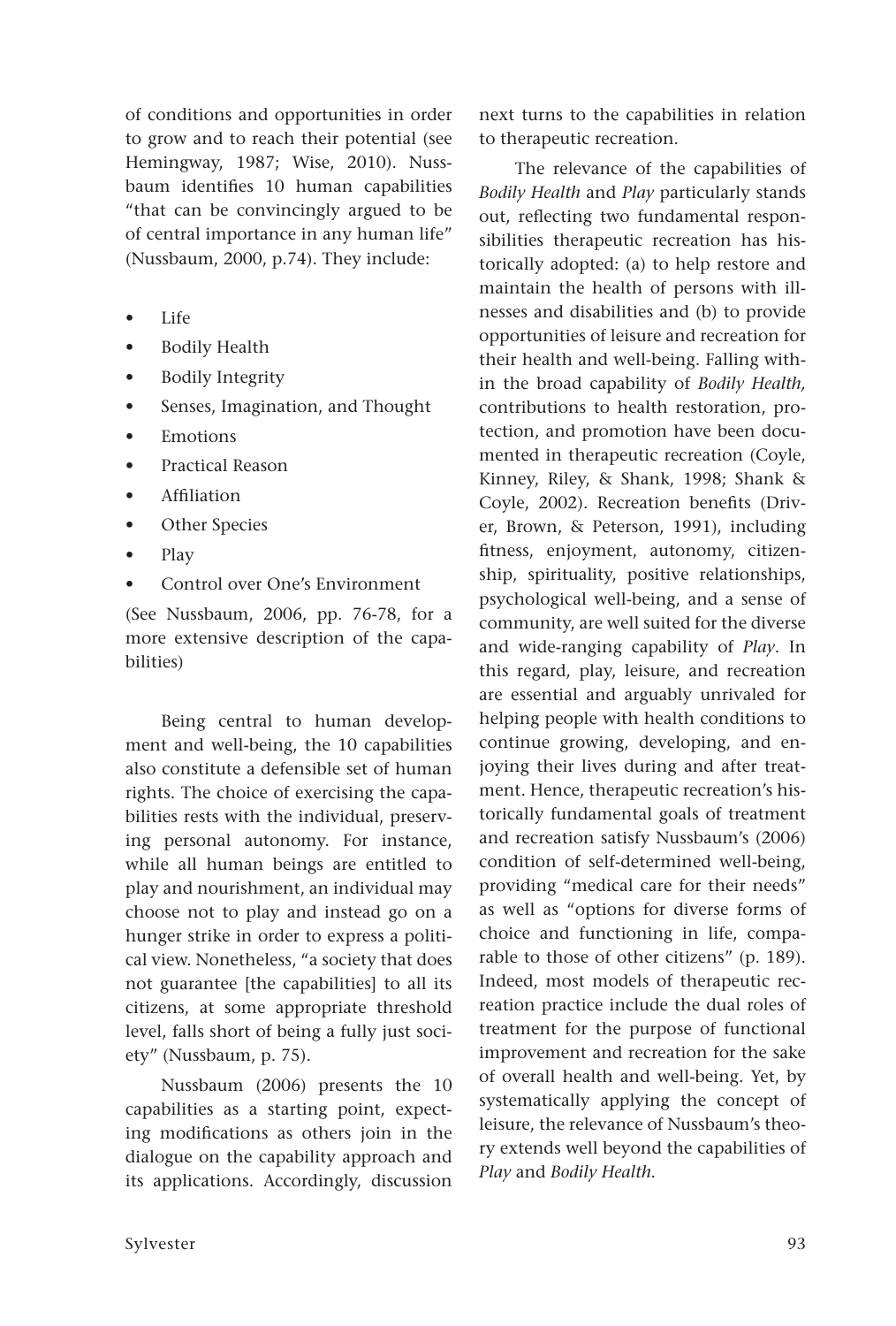The capability of Bodily Integrity contains two relevant facets. The first one, "being able to move freely from place to place" (Nussbaum, 2006, p. 76), may not initially appear germane. However, using a more holistically robust theory of leisure than is typical in therapeutic recreation reveals a pertinent parallel. In his analysis of therapeutic recreation and the right to leisure, Sylvester (1992) wrote:

Article IX of the United States Constitution holds that rights enumerated in the Constitution "shall not be construed to deny or disparage others retained by the people." Former Supreme Court Justice William O. Douglas (1977) opined that "a catalogue of these rights . . . come within the sweep of 'the Blessings of Liberty' mentioned in the preamble to the Constitution." Douglas further argued that except for areas of harmful behavior, every American has the right "to shape his own life as he thinks best, do what he pleases, go where he pleases . . . .," including the 'freedom to walk, stroll, or loaf.' (p. 15)

Without free time, open space, and public places to enjoy parks, playgrounds, theatres, restaurants, or simply stroll along an avenue or bike down a country lane, freedom of movement would be fettered. Leisure time, leisure spaces, and leisure places are thus essential resources for "being able to move freely from place to place" (Nussbaum, p. 76), enabling citizens with disabilities to do what they want with their lives when and where they wish.

Second, *Bodily Integrity* also includes "having opportunities for sexual satisfaction" (Nussbaum, 2006, p. 76). Discussing leisure, sexuality, and disability, Howard and Young (2002) observed that "leisure and recreation activities also serve as the primary means by which people come into contact with one another and form relationships and eventually opportunities for sexual expression" (p. 101). Despite occasional nods to sexuality (e.g., Howard & Young, 2002; Misselhorn, 2010; Richter & Kaschalk, 1996), the sexual lives of persons with disabilities have been neglected in the therapeutic recreation literature. In conjunction with other fields, such as nursing and rehabilitation counseling, therapeutic recreation should be taking a lead in supporting the right of persons with disabilities to experience themselves as sexual beings.

Fostered particularly well by the diversity of therapeutic recreation, the capability of *Senses, Imagination, and Thought* warrants a complete description:

Being able to use the senses, to imagine, think, and reason—and to do these things in a "truly human" way, a way informed and cultivated by an adequate education, including, but by no means limited to, literacy and basic mathematical and scientific training. Being able to use imagination and thought in connection with experiencing and producing works and events of one's own choice, religious, literary, musical, and so forth. Being able to use one's mind in ways protected by guarantees of freedom of expression with respect to both political and artistic speech, and freedom of religious exercise. Being able to have pleasurable experiences and to avoid non-beneficial pain. (Nussbaum, 2006, p. 76)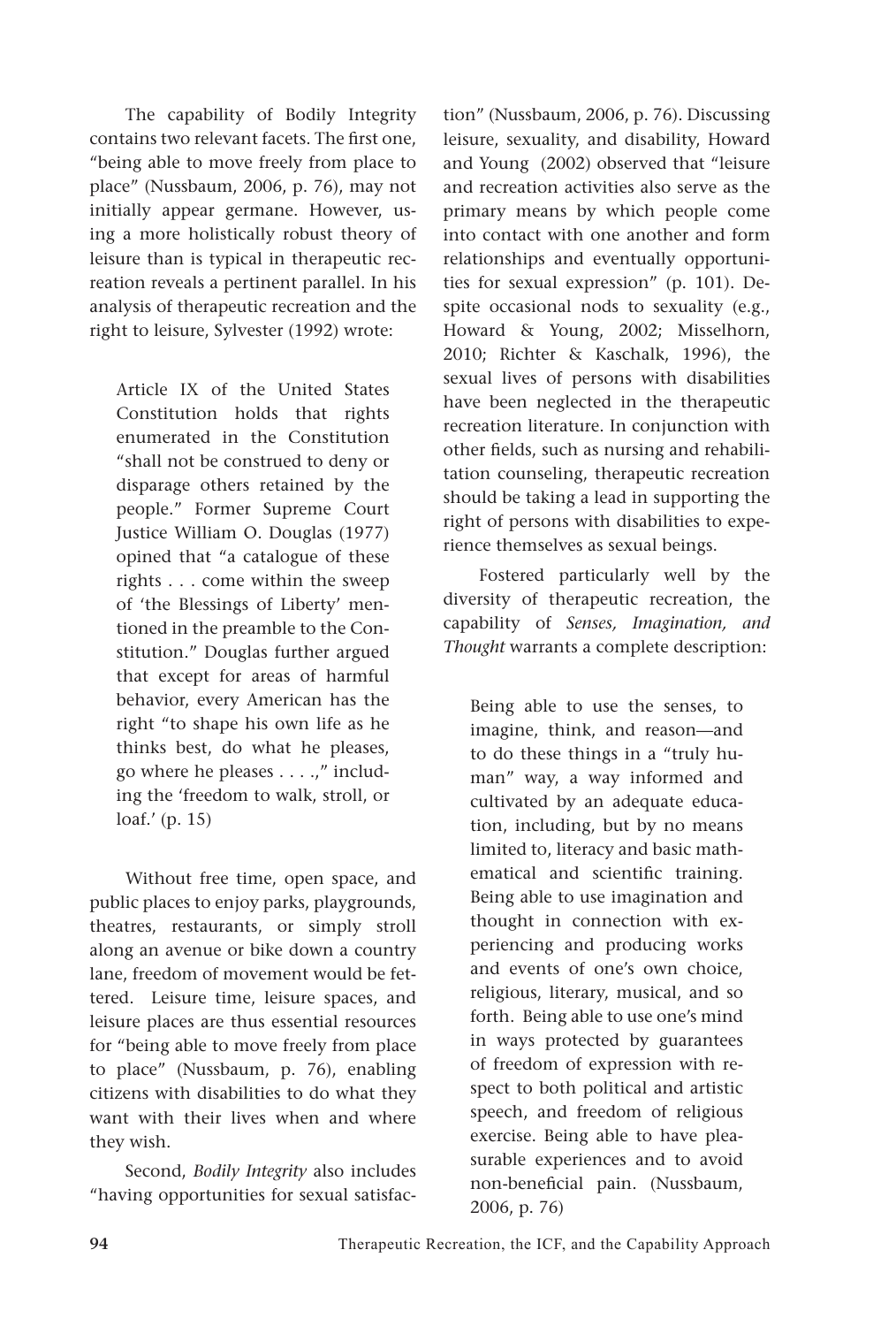Art, music, dance, and other activitybased therapies and services certainly contribute to this capability. Nonetheless, with its traditional ties to leisure and recreation, it is hard to imagine a profession more conducive than therapeutic recreation for helping persons with health conditions to live in "truly human ways" through the countless ways humans are capable of living.

The capability of *Emotions* also accords well with therapeutic recreation. Empirical studies associate emotional expression with physical and psychological benefits (Nyklicek & Temoshok, 2004; Pennebaker, 1995). Moreover, emotions are one of the primary ways that people experience and express themselves in the world, illustrated poignantly in a brief anecdote shared by Nussbaum (2006). Describing Sesha, the young adult daughter of philosopher Eva Kittay, Nussbaum wrote:

She responds with joy to the affection and admiration of others. Sesha sways to music and hugs her parents. But she will never walk, talk, or read. Because of congenital cerebral palsy and severe mental retardation, she will always be profoundly dependent on others. She needs to be dressed, washed, fed. … Beyond such minimal custodial care, if she is to flourish in her own way she needs companionship and love, a visible return of the capacities for affection and delight that are her strongest ways of connecting with others. (p. 96)

Without the opportunity to share her emotions, Sesha would be as alienated as a writer unable to express her thoughts, both being incapable of living in ways

Sylvester 95

that are "truly human" for each of them. A moment's reflection brings to mind the plentiful range of emotional opportunities possible in leisure and recreation, including, as a small sample, failure, success, disappointment, joy, suffering, elation, anger, happiness, displeasure, appreciation, heartbreak, and triumph.

Representing the opportunity to reflect on and plan for a life seen as desirable by the individual, including the liberties of conscience and religion, *Practical Reason* may at first appear more remote to therapeutic recreation compared to other capabilities. Yet Sylvester (1992) included practical reason in his analysis of therapeutic recreation and the right to leisure, explaining:

Two salient premises converge to justify leisure as a necessary condition of human well being. *First, leisure provides the opportunity to consider the kind of life a person wishes to live, permitting reflection on the personal meaning of well being and how it might be achieved*  (italics added). Second, leisure provides the opportunity to do those things people consider meaningful and worthwhile beyond what they may or may not find fulfilling in their occupations, if in fact they are employed. In sum, leisure allows people to reflect on and to realize many of the personal values that constitute their well being. (p. 15)

The capability of *Practical Reason* also resonates with autonomy and self-determination, a pair of related principles historically prized in therapeutic recreation (Sylvester, 2005). Drawing from leisure theory, therapeutic recreation is thus ger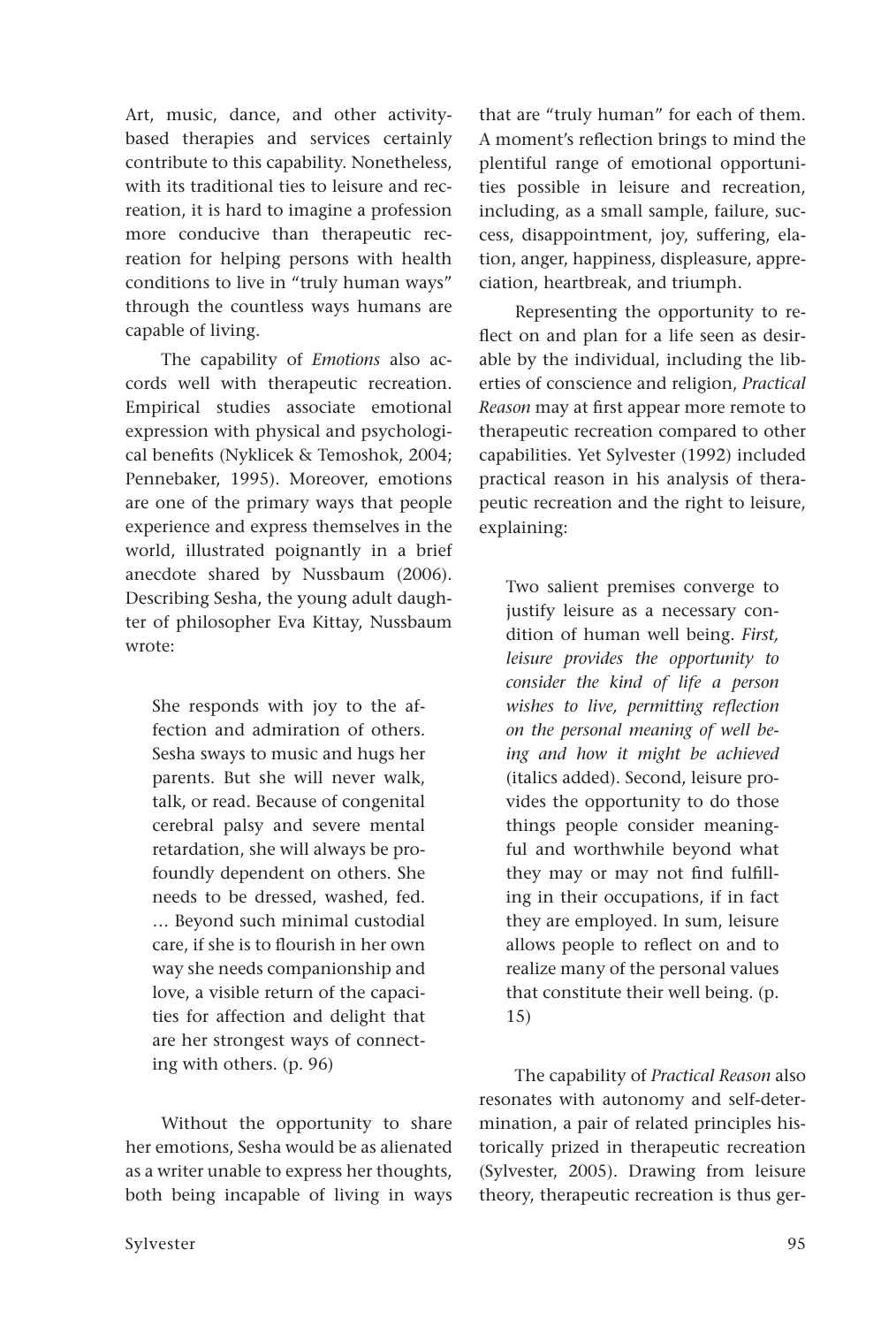mane to the freedom to reflect on and plan the particular kind of life one desires to live, perhaps incorporated as part of leisure education.

The relevance of therapeutic recreation to the capability of *Affiliation* cannot be addressed sufficiently in the limits of this discussion. As Robinson, West, and Woodworth (1995) explained with respect to disability:

Our relationships with others are the keystones of society. In some instances, our lives depend on them. Our encounters with others run the gamut from casual acquaintances to the intimacy of conjugal unions. These encounters affirm our existence, foster growth, help ensure stability, and give us a sense of place and purpose. (p. 99)

Rokach, Lechcier-Kimel, and Safarov (2006) noted that relatedness and loneliness are persistent human concerns, with loneliness having debilitating effects, including depression, alcoholism, poor selfconcept, and unhappiness. Constanca, Salma, and Ebrahim (2006) concluded that loneliness was the most important predictor of psychological distress among elderly persons with disabilities. And, according to *The ADA, 20 Years Later* (Kessler Foundation/National Organization on Disability, 2010) "People with disabilities are less likely than those without disabilities to socialize with friends, relatives or neighbors" (p. 20).

Relationships, therefore, are indeed one of the keystones of society, and recreation is a key builder and supplier of relationships. The research on therapeutic recreation's contribution to the development of relationships, particularly friendship, is well established (Schelein, Green, & Stone, 2003). Furthermore, studies suggest that leisure and recreation are important sources of social bridging and bonding (Devine & Parr, 2008; Glover & Hemingway, 2005). More generally, the principle of *recreation inclusion* implies not only equal opportunity for people with disabilities to participate in recreationrelated experiences, but participation and affiliation with non-disabled people.

The capability of *Other Species*—caring for and relating to animals, plants, and nature—is fostered by leisure and facilitated through myriad forms of recreation, such as pets, gardens, parks, and ecotourism. Although Richard Louv's (2008) heralded *Last Child in the Woods*  draws attention to the plight of children spending less time in direct contact with nature, his thesis can be confidently extended to all people, young and old. The applications of horticulture and animals in therapeutic recreation attest to the influence of flora and fauna, as does the power of outdoor experiences in helping human beings to sustain their own nature through connections to the natural world.

The relevance of the final capability, *Control over One's Environment*, occurs in "being able to participate effectively in political choices that govern one's life; having the right of political participation, protections of free speech and association" (Nussbaum, 2006 p. 77). Leisuretime is one of several resources needed for participation in social and political movements (McCarthy & Zald, 1977).<sup>2</sup> Goodwin, Rice, Parpo, and Ericksson (2008) contend that control over time is as important as money and other resources for control over one's life, amounting to a "currency of egalitarian justice" (p. 3). More comfortable with the medical model, the field of therapeutic recreation is likely uncertain about how to inter-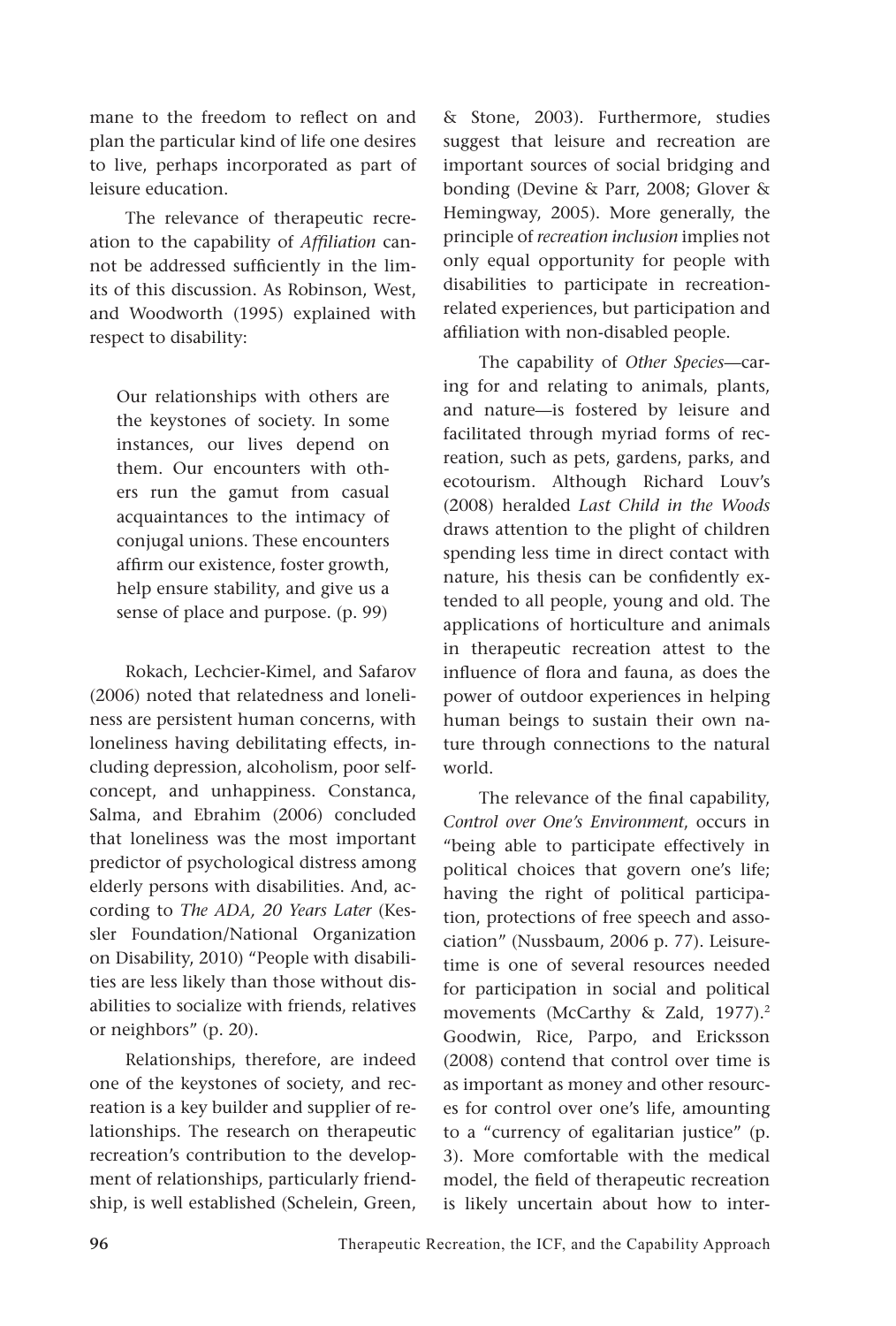vene in something as nebulous as leisure and political autonomy. Consequently, therapeutic recreation will need to conceptualize its work more broadly than individual interventions alone, including sociopolitical functions, such as advocacy and activism. Collaborating with organizations devoted to social justice, such as *Take Back Your Time* (www.timeday.org), is one way that therapeutic recreation can help people with health conditions gain greater control over their lives.

In sum, from a strengths-based perspective that centrally includes leisure theory (see Anderson & Heyne, in press), the capability approach forms a promising synergy with therapeutic recreation. Further, bridging the capability approach and the ICF so both frameworks can be used by professionals from a variety of disciplines is an important step in the development of their alliance (Welch-Saleeby, 2007). Due to their complexity and diversity, as well as the existence of multiple models of therapeutic recreation, synthesizing the ICF and the capability approach with therapeutic recreation is a challenge that lies beyond the scope of this introductory discussion. Nonetheless, suggesting ways the ICF and the capability approach can complement each other in therapeutic recreation may help break ground in bridging the frameworks. Since the ICF is "a tool for measuring functioning" (WHO, 2002, p. 2), including participation in life, and the capability approach is a social model that addresses how people actually live in society, the following suggestions focus on their intersection with the social environment.

In the ICF, *functioning* refers to all body functions, activities (execution of tasks or actions), and participation (involvement in life situations). *Activity limitations* refer to problems with activities and *participa-* *tion restrictions* pertain to difficulties with participation in life. In the capability approach, *functioning*, the doings and beings of individuals, is synonymous with *participation* in the ICF. Equivalent to freedom or opportunity, the concept of *capability* asks the following question: Is a person actually capable of participating in life situations for the purpose of achieving what he or she would like to do and be? For example, imagine a 12-year-old boy with severe autism. He desires to participate in a summer day camp program offered by his community's recreation department. Is he capable of achieving his desired functioning of *being* a camper and *doing* the many interesting things campers do? In terms of environmental factors, the recreation department's inclusion policy reinforced with well-trained staff and barrier-free design facilitate the boy's participation. Accordingly, while he is diagnosed with autism, the boy is not disabled with respect to involvement in summer camp. Therefore, he is capable of achieving many of the desired functionings contained in Nussbaum's capability approach, such as *Play, Emotions, Affiliation*, and *Other Species*. At least from the perspective of recreation, the ICF would assess the boy as reasonably healthy and well, an active participant in his community despite his condition of autism.

Imagine now a similar scenario. This time, however, the recreation department has had to eliminate one of two inclusion specialists due to budget cuts, making it impossible to sufficiently train staff needed to successfully accommodate persons with health conditions, including the boy with autism. On his first day at camp, the boy has an outburst because one of the staff innocently placed her hand on the boy's shoulder for encouragement, not realizing that the boy needed social space until he became comfortable in a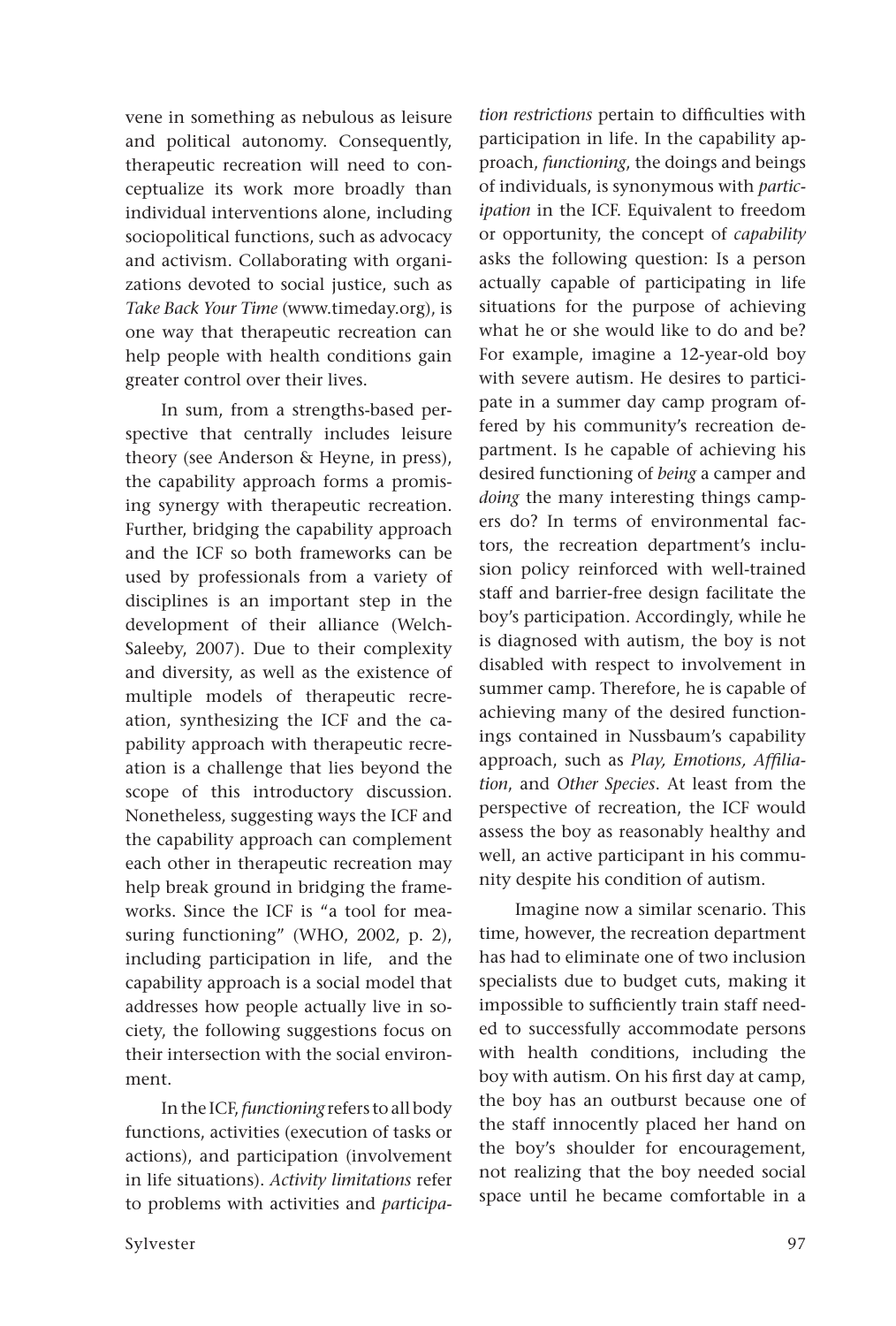new setting with people he did not know. Although the recreation staff wishes to include the boy, it believes the lack of a fulltime inclusion specialist and adequately trained staff jeopardizes the safety of the boy, the staff, and other campers. Consequently, he is not permitted to return to camp without someone to assist him throughout the day. His family, however, cannot afford to pay for an aide. Despite his health condition being unchanged, the boy, no longer capable of participating in his desired functioning, is now disabled from the perspective of the ICF. In this situation, disability does not occur at the level of impairment or activity limitation. Rather, it is socially created, requiring a social intervention. The immediate environmental barrier—insufficiently trained staff—is manifest. In this case, however, the problem is exacerbated by inadequate funding in an economy where public services have been severely slashed. Now the nature of intervention shifts from the familiar therapeutic recreation process used for individual care to the necessity of a broader focus on society, disability, and justice. As such, intervention will require a different approach than is typical of therapeutic recreation practice, one that is grounded in the social model and competencies appropriate to it.

Devoid of the ICF's intricate coding system, this example was simply intended to show how the ICF extends health care from the medical model to how people are capable of functioning in their communities. It also demonstrates how the capability approach can complement the ICF, increasing its analytic power and potential to plan and implement effective interventions in the social dimension of the ICF's bio-psycho-social fusion. Whether therapeutic recreation is as prepared to work as effectively in the social dimension as it is with individuals, however, is an issue that will be revisited in the conclusion of this discussion.

The ICF also operates as a needs assessment at the social level, inquiring as to "the needs of persons with various levels of disability—impairments, activity limitations and participation restrictions" (WHO, 2002, p. 6). Because the ICF is holistic, assessment needs to account for the wide and diverse range of functionings that constitute the well-being of individuals in their cultures, societies, and communities. Nussbaum's capability approach would be especially useful for that purpose. Returning to the example of the 12-year-old boy with autism, a therapeutic recreation practitioner would ask, "Which of the capabilities are essential to his well-being and is he capable of achieving his desired functionings?" In conjunction with the boy and his parents, and perhaps other key persons and professionals, such as his siblings, his teacher, and his music therapist, Nussbaum's capability approach would be administered, identifying how the environment facilitates or interferes with his participation in situations that enable him to grow, develop, and flourish.

#### **Conclusion**

The capability approach is a promising social model that has already made inroads in a variety of disciplines. Because of its compatibility with therapeutic recreation and the ICF, it is an excellent place to begin the work of improving the social model in therapeutic recreation, leading to a stronger bio-psycho-social foundation. Other ways of developing the social model that promote the goal of holistic theory and practice should also be explored. Otherwise, the next obvious step is to submit this conceptual analysis to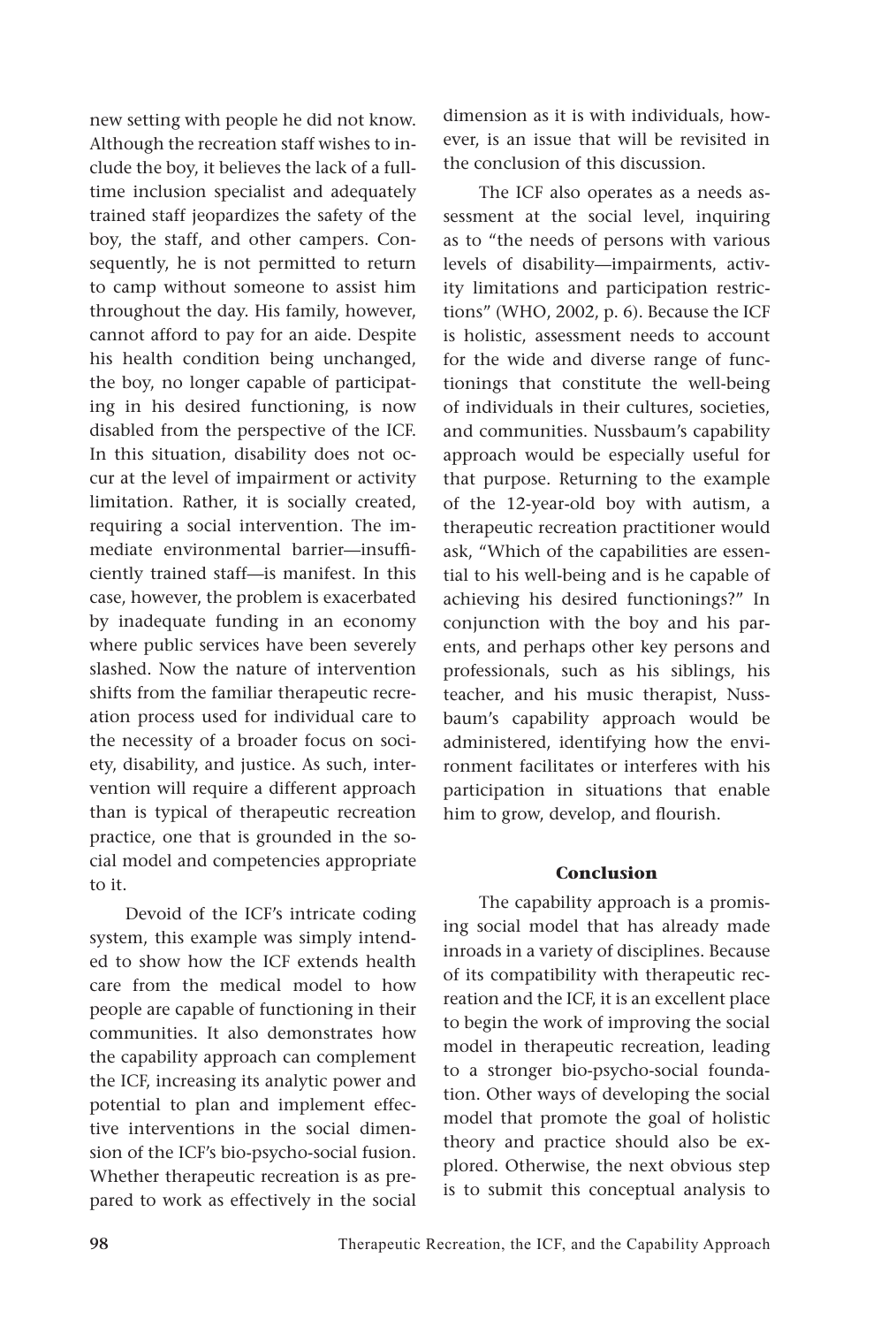scientific investigations. In particular, the effectiveness of Nussbaum's capability approach as an assessment and evaluation tool should be tested using quantitative and qualitative methods.

Many of the key theoretical and programmatic implications have already surfaced in the course of discussing Nussbaum's capability approach and its relation to therapeutic recreation, particularly the importance of restoring leisure theory to a position of greater prominence. By way of recommendations, therapeutic recreation should assess, plan, deliver, and evaluate services using the capability approach both within and outside the context of the ICF. Experiences with the capability approach should then be shared through different forums, such as publications, presentations, and the internet. Since this discussion was mainly intended to introduce the capability approach to therapeutic recreation, further speculation should be properly tentative until other analyses and studies have been conducted. Nonetheless, what the author considers the most important implication arising from this analysis warrants attention, followed by not just a recommendation, but an imperative.

If therapeutic recreation intends to effectively incorporate the social dimension as theorized by the ICF, it must become serious about social justice. Of course, who in therapeutic recreation would disagree with seriously aspiring to justice? Yet therapeutic recreation must move from aspiration to action. Unfortunately, it is not prepared. Certainly, the issue of health, disability, and social justice is complex and controversial in the U.S., as debate continues to swirl. And while therapeutic recreation should be more involved in discourse and action on disability rights, the end of this paper is not sufficient for extensively airing the issue of health care. Nonetheless, a critical factor that is preventing therapeutic recreation from living up to the expectations of social justice inherent in the ICF and the capability approach demands acknowledgement.

At their core, all fields oriented to the medical model, including therapeutic recreation, primarily emphasize *individual*  care. The clinical act occurs between a clinician and a client. That approach is appropriate where individual care is needed, which is why the medical model has a time and a place. However, while individual treatment is effective for individual illnesses and impairments, it is ineffective for dealing with the persistent injustices faced everyday by citizens with disabilities. Exploring why the ethical responsibility of justice has not been emphasized in medicine, Earnest, Wong, and Federico (2009) wrote:

Attending to justice requires a much broader focus. To even consider justice requires accounting not just for an individual, but for the relationship of that person to the community and to society as a whole. To seek justice a physician must act not in a clinical capacity, but as a citizen, an advocate, and an activist. Physicians are not prepared for these roles. (p. 1269).

Consisting of individual assessment, planning, intervention or implementation, and evaluation, the *therapeutic recreation process* defines the crux of therapeutic recreation practice and the quintessential act of therapeutic recreation practitioners. The primary object of professional skill and knowledge is overwhelmingly on individuals. As a result, the community, society, and social jus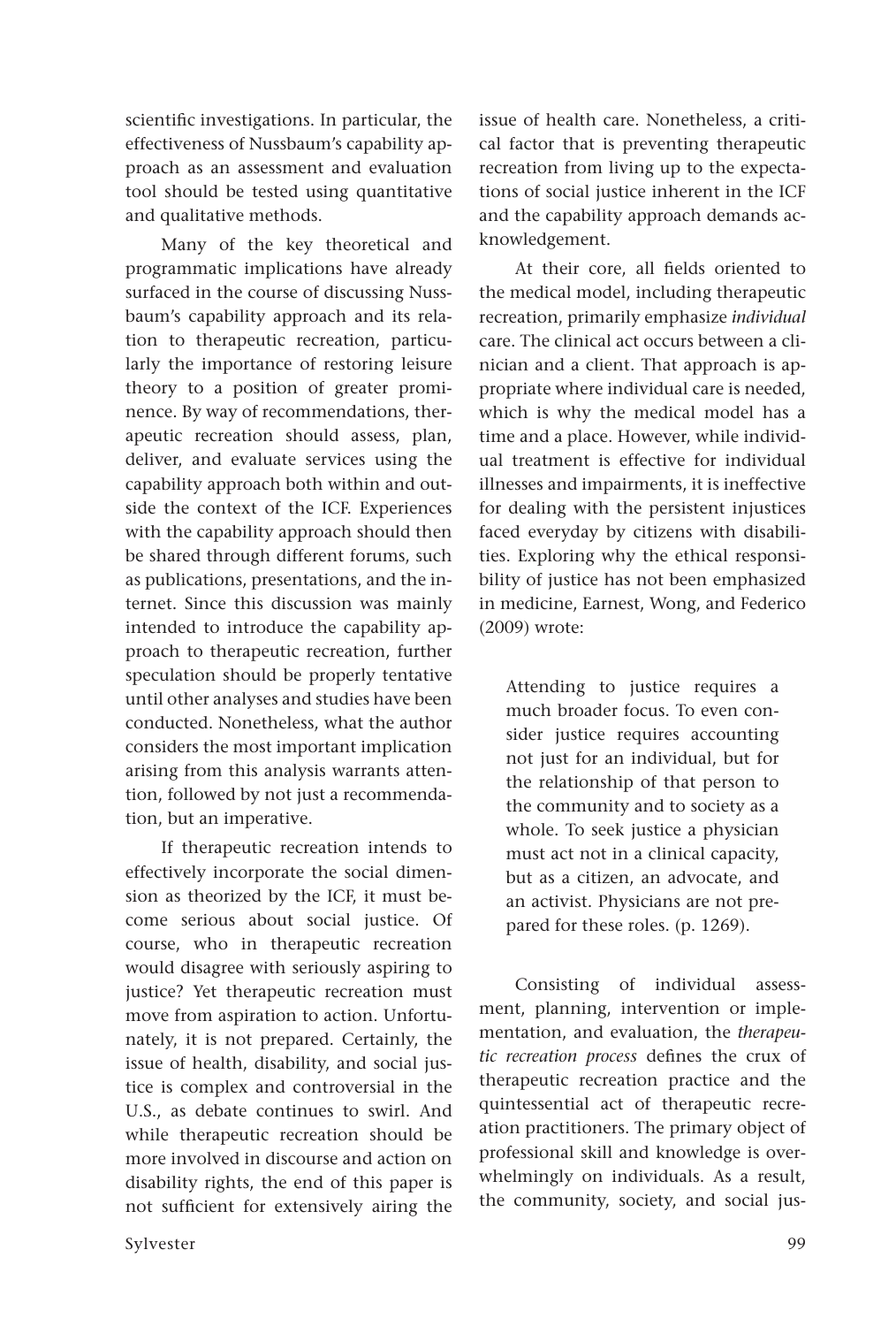tice are significantly underemphasized. Therefore, substantive attention to social justice in medically dominated therapeutic recreation is negligible. This state of affairs is all the more ironic, because the ultimate purpose of the ICF is how people with health conditions are actually able to participate in their neighborhoods, communities, and society. How they participate is profoundly affected by access to health, economic, political, educational, housing, transportation, recreational and other resources, all of which amounts to social justice.

According to the principles of the ICF, therapeutic recreation, no matter how clinically efficacious, cannot succeed unless the people it serves are able to participate in society. Surrounded on all corners by the medical model, therapeutic recreation cannot be a change agent for social justice without a social process to complement the clinical process. So how do therapeutic recreation practitioners become better prepared for social justice? For starters, just as the ICF combines the medial model and the social model, therapeutic recreation must complement individual methods of care with social approaches. Therapeutic recreation services, organizations, and education must provide leadership that equips students and practitioners with suitable knowledge, skills, and qualities. For example, social justice requires competencies in law, activism, diversity, advocacy, languages, negotiation, communication, human relations, group process, systems thinking, critical thinking, and community development. Therefore, recognizing that therapeutic recreation practitioners need to work within the social and medical models, a blend of knowledge and competencies from medicine and social work seems appropriate. Irrespective of the specific combination of knowledge, skills, and qualities, therapeutic recreation must reorient itself from treating individuals in a clinical vacuum to serving people in the social world they depend on for their well-being.

The ICF is designed to assess functioning at three levels: individual, institutional, and social (WHO, 2002). At the social level, it pointedly asks, "Will guaranteeing rights improve functioning at the societal level?" (p. 6). While the ADA has resulted in some improvements, significantly more progress is necessary for citizens with disabilities to substantially achieve rights comparable to citizens who, at least at the time, do not have disabilities. Consequently, professions must do more than offer counsel on laws and rights. They must assess, plan, and intervene to effect change at the social level. Grounded in the social model and social justice, the capability approach is a framework compatible with the ICF that promises to move rights from aspiration to achievement, enabling therapeutic recreation to become genuinely holistic in the process.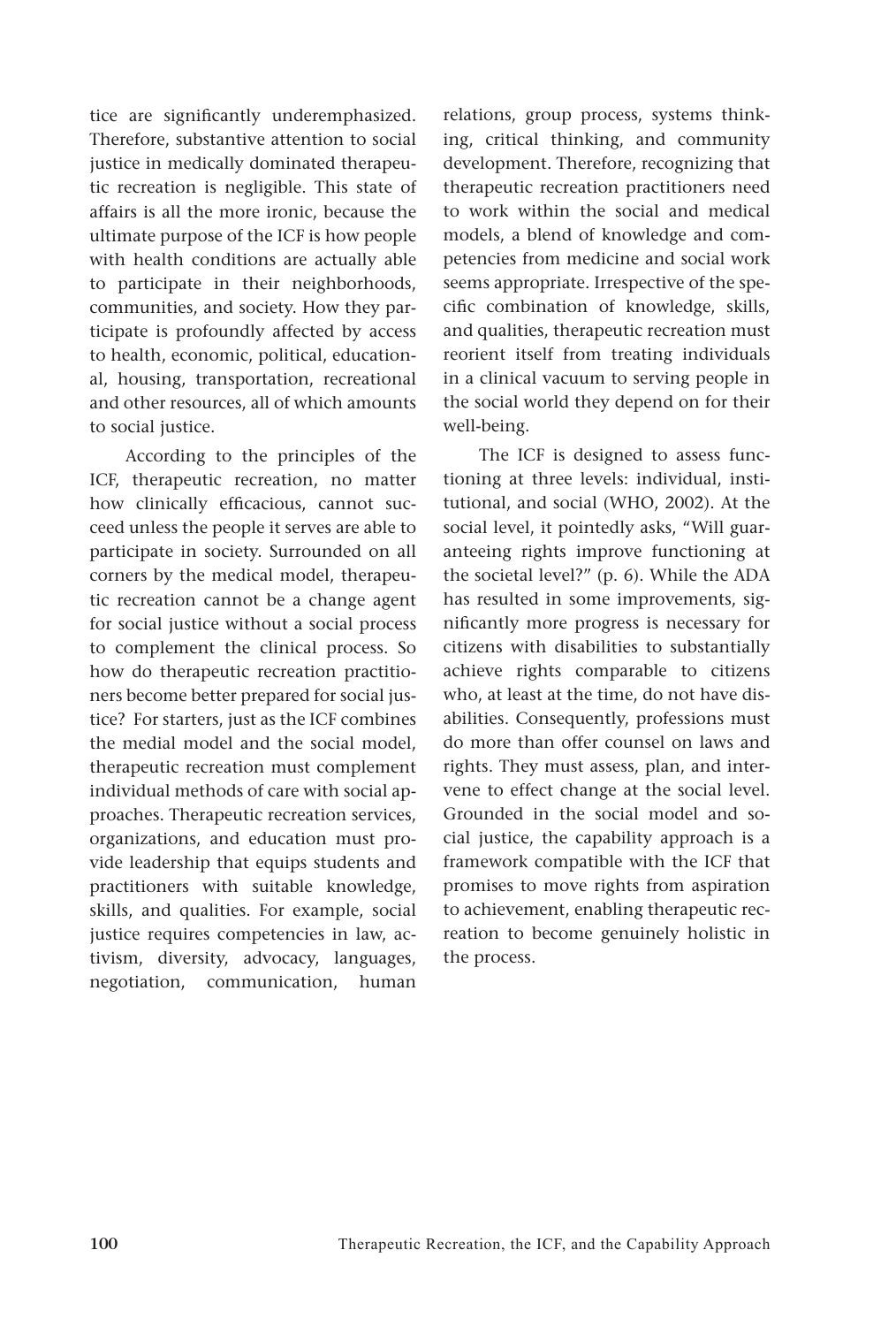#### **References**

- American Therapeutic Recreation Association. (1988). Definition Statement. *American Therapeutic Recreation Newsletter, 4*(3).
- American Therapeutic Recreation Association. (2009). *Definition Statement.* Retrieved from http://www.atra-online.com/.
- Anderson, L., & Heyne, L. (in press). *Therapeutic recreation practice: A strengths approach.* State College, PA: Venture.
- Baylies, C. (2002). Disability and the notion of human development: Questions of rights and capabilities. *Disability and Society, 17*, 725-739.
- Bickenbach, J. E. (2010). Ethical considerations in applying the ICF. In E. Mpofu, & T. Oakland (Eds.), *Rehabilitation and health assessment: Applying ICF standards* (pp. 47- 66). New York: Springer.
- Commission on Accreditation of Allied Health Education Programs. (2010). *Standards and guidelines for the accreditation of educational programs in recreational therapy.* Retrieved from http://www.caahep.org/documents/file/For-Program Directors/CART-EStandardsandGuidelines.pdf
- Constanca, P., Salma, A., & Ebrahim, S. (2006). Psychological distress, loneliness and disability in old age. *Psychology, Health and Medicine, 11*, 221-232.
- Coyle, C. P., Kinney, W. B., Riley, B., & Shank, J. (1998). *Benefits of therapeutic recreation: A consensus view.* Ravensdale, WA: Idyll Arbor.
- Devine, M. A., & Parr, M. G. (2008). Social capital and inclusive leisure contexts: A good fit or dichotomous? *Leisure Sciences, 30*, 391-408.
- Driver, B. L., Brown, P. J., & Peterson, G. L. (Eds.). (1991). *Benefits of leisure.* State College, PA: Venture.
- Earnest, M., Wong, S., & Federico, S. (2009). Professional behaviors of physicians and pursuing social justice [letter to the editor]. *Journal of the American Medical Association, 302*(12), 1269-1270.
- Genoe, R., & Singleton, J. (2009). World demographics and their implications for therapeutic recreation. In N. J. Stumbo (Ed.), *Professional issues in therapeutic recreation: On competence and outcomes* (2nd ed., pp. 31-42). Champaign, IL: Sagamore.
- Glover, T., & Hemingway, J. L. (2005). Locating leisure in the social capital literature. *Journal of Leisure Research, 37*, 384-401.
- Goodin, R. E., Rice, J. M., Parpo, A., & Eriksson, L. (2008). *Discretionary time: A new measure of freedom*. New York: Cambridge University Press.
- Hemingway, J. L. (1988). Leisure and civility: Reflections on a Greek ideal. *Leisure Sciences, 10*, 171-191.
- Hemingway, J. L. (1987). Building a philosophical defense of therapeutic recreation: The case of distributive justice. In C. Sylvester, J. Hemingway, R. Howe-Murphy, K. Mobily, and P. Shank (Eds.), *Philosophy of therapeutic recreation: Ideas and issues* (pp. 1-16). Alexandria, VA: National Recreation and Park Association.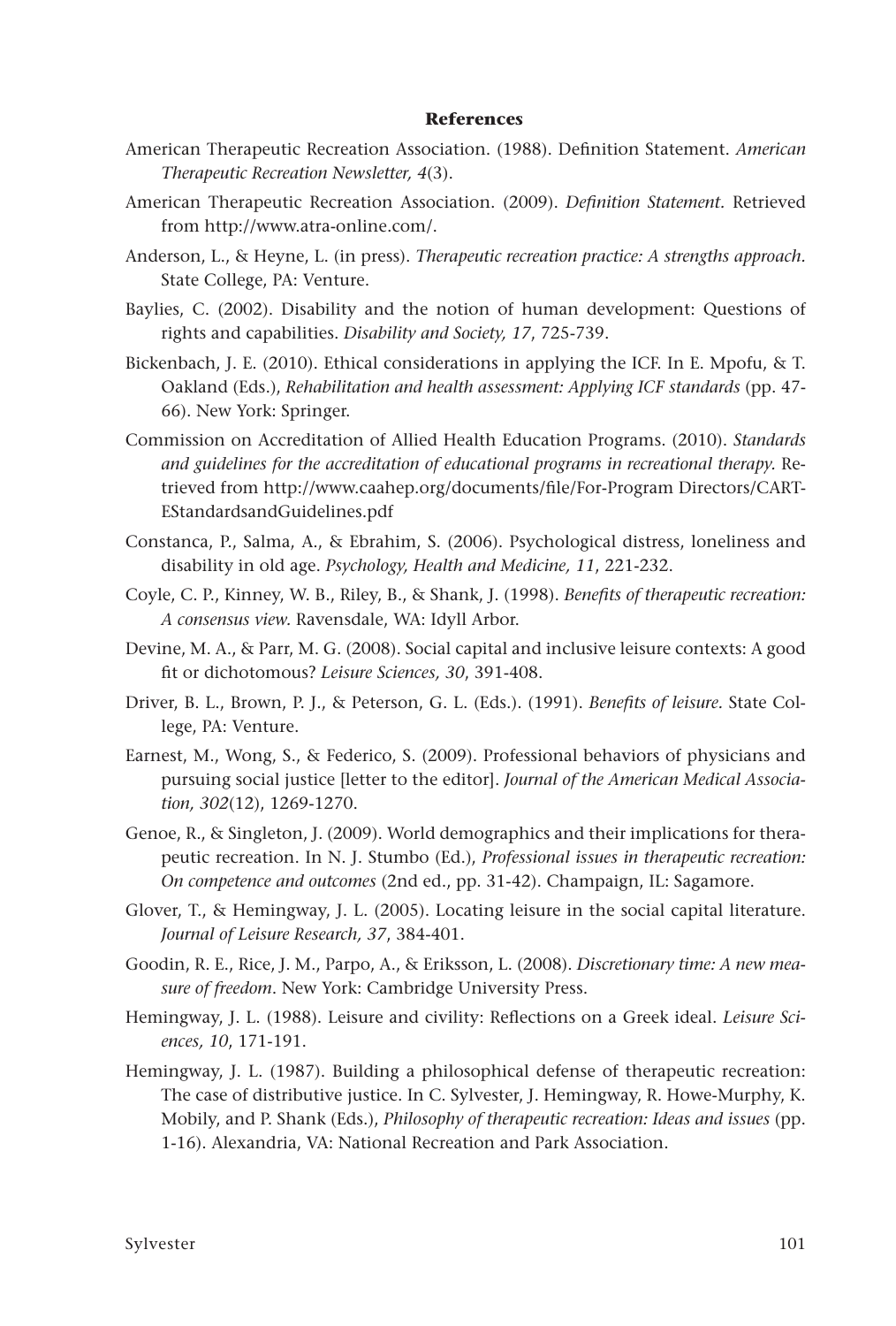- Howard, D. K., & Young, M. E. (2002). Leisure: A pathway to love and intimacy. *Disability Studies Quarterly, 22*(4), 101-120.
- Howe-Murphy, R., & Charboneau, B. G. (1987). *Therapeutic recreation intervention: An ecological approach.* Englewood Cliffs, NJ: Prentice-Hall.
- Hunnicutt, B. K. (1988). *Work without end.* Philadelphia: Temple University Press.
- Kessler Foundation/The National Organization on Disability. (2010). *The ADA, 20 years later.* New York: The Harris Interactive.
- Long, T., & Robertson, T. (2010). Inclusion concepts, processes, and models. In *Inclusive recreation: Programs and services for diverse populations* (61-78). Champaign, IL: Human Kinetics Press.
- Louv, R. (2008). *Last child in the woods.* Chapel Hill, NC: Alonquin Books.
- McCarthy, J. D., &, Zald, M. N. (1977). Resource mobilization and social movements: A partial theory. *American Journal of Sociology, 82*, 1212-1241.
- Misselhorn, T. (2010). *Sexuality and intimacy: Implications for therapeutic recreation professionals.* National Recreation and Park Association Congress. Minneapolis, MN. October 26, 2010.
- National Center on Physical Activity and Disaiblity. (2006). *Use of the International Classification of Functioning, Disability and Health to prepare individualized exercise prescriptions for people with disabilities.* Chicago, IL: Author. Retrieved from http:// www.ncpad.org/fitt/ fact\_sheet.php?sheet=459&view=all
- Nussbaum, M. C. (2006). *Frontiers of justice: Disability, nationality, and species membership.* Cambridge, MA: Belknap Press.
- Nussbaum, M. C. (2000). *Women and human development.* New York: Cambridge University Press.
- Nyklicek, I., & Temoshok, L. (2004). *Emotional expression and health: Advances in theory, assessment, and clinical applications.* New York: Brunner-Routledge.
- Oliver, (1990). *The politics of disablement: A sociological approach.* New York: St. Martin's.
- Pennebaker, J. W. (1995). *Emotion, disclosure, and health.* Washington, D. C.: American Psychological Association.
- Potier, B. (2004). Disabilities Act goes only so far, says HLS's Bagenstos. *Harvard University Gazette.* Retrieved from http://www.news.harvard.edu/gazette/2004/02.26/09 bagenstos.html.
- Peterson, D. B. (2005). International Classification of Functioning, Disability and Health: An introduction for rehabilitation psychologists. *Rehabilitation Psychology, 50,* 105-112.
- Porter, H. R., & burlingame, j. (2006). *Recreational therapy handbook of practice: ICF-based diagnosis and treatment.* Ravensdale, WA: Idyll Arbor.
- Porter, H. R., & Van Puymbroeck, M. (2007). Utilization of the International Classification of Functioning, Disability, and Health within therapeutic recreation practice. *Therapeutic Recreation Journal, 41*(1), 47-60.
- Rawls, J. (1971). *A theory of justice.* Cambridge, MA: Harvard University Press.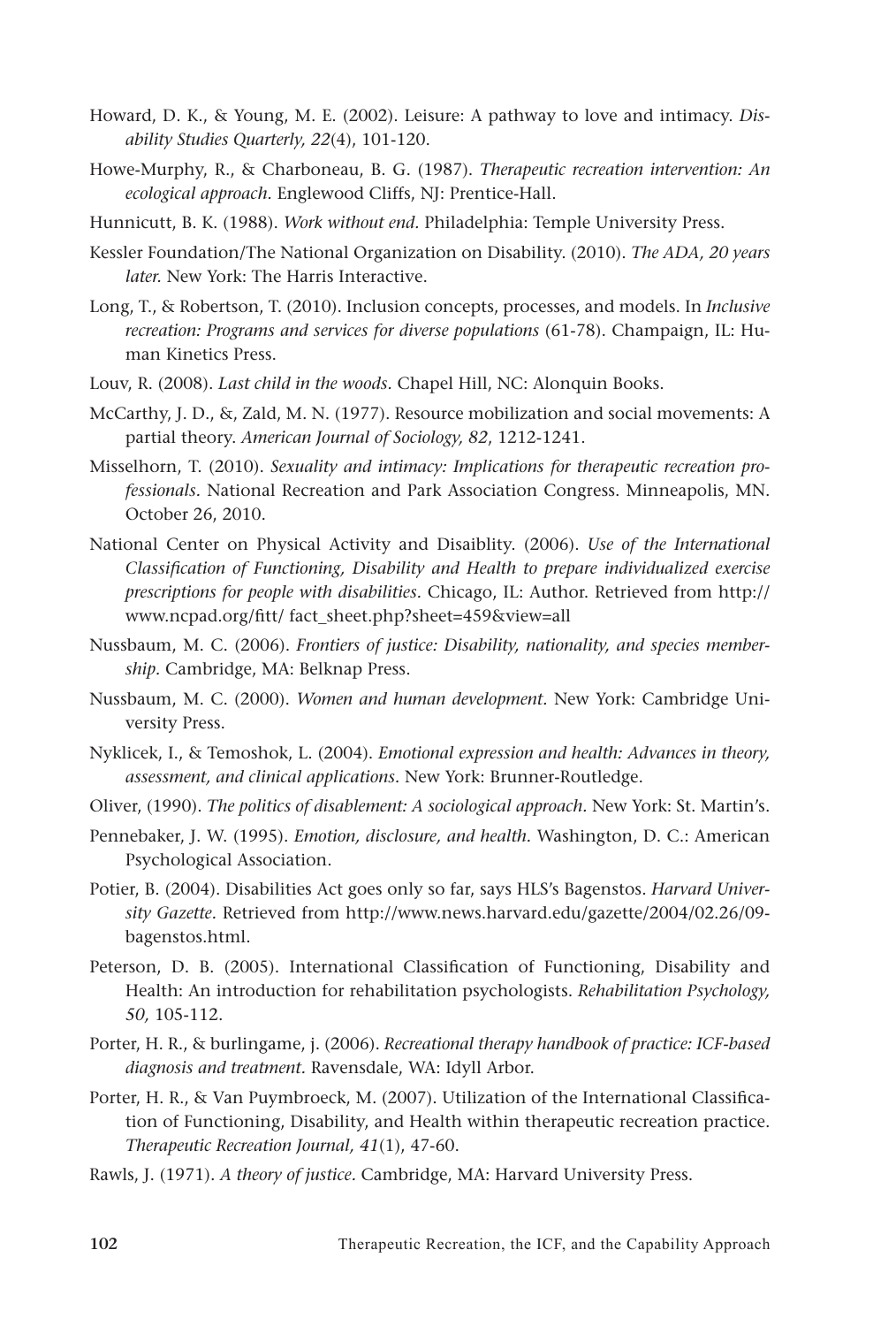- Richter, K., & Kaschalk, S. M. (1996). The future of therapeutic recreation: An existential outcome. In C. Sylvester (Ed.), *Philosophy of therapeutic recreation: Ideas and issues*, *Volume 2* (pp. 86-91). Ashburn, VA: National Recreation and Park Association.
- Robinson, F. M., West, D., & Woodworth, D. (1995). *Coping plus: Dimensions of disability.* Westport, CT: Praeger.
- Rokach, A., Lechcier-Kimel, R., & Safarov, A. (2006). Loneliness of people with physical disabilities. *Social Behavior and Personality: An International Journal, 34*, 681-700.
- Ross, J., & Ashton-Schaeffer, C. (2009). Therapeutic recreation practice models. In N. J. Stumbo (Ed.), *Professional issues in therapeutic recreation: On competence and outcomes* (2nd ed., pp. 193-248). Champaign, IL: Sagamore.
- Robeyns, I. (2003a). Sen's capability approach and gender inequality: Selecting relevant capabilities. *Feminist Economics, 9*, 61-92.
- Robeyns, I. (2003b). The capability approach: A theoretical survey. *Journal of Human Development, 6*(1), 93-114.
- Ruger, J. P. (2006). Toward a theory of a right to health: Capability and incompletely theorized agreements. *Yale Journal of Law and Humanities, 18*, 273–326.
- Schleien, S., Green, F., & Stone, C. (2003). Making friends within inclusive community recreation programs. *American Journal of Recreation Therapy, 2*(1), 7-16.
- Sen, A. (1990). *Development as freedom.* New York: Kopf.
- Sen, A. (1993) Capability and well-being. In M. Nussbaum & A. Sen (Eds.), *The quality of life* (pp. 30-53). Oxford: Clarendon Press.
- Shank, J., & Coyle, C. (2002). *Therapeutic recreation in health promotion and rehabilitation.*  State College, PA: Venture
- Stamm, T. A., Cieza, A., Machold, K., Smolen, J. S., & Stucki, G. (2006). Exploration of the link between conceptual occupational therapy models and the International Classification of Functioning, Disability and Health. *Australian Occupational Therapy Journal, 53*, 9-17.
- Stumbo, N. J. (Ed.). (2009). *Professional issues in therapeutic recreation: On competence and outcomes (*2nd ed.) Champaign, IL: Sagamore.
- Sylvester, C. (2006, October). With leisure and recreation for all: Preserving a worthy pledge. In *Purpose, passion, and progress: Celebrating 40 years of the National Therapeutic Recreation Society.* Symposium conducted at the meeting of the National Recreation and Park Association Congress, Seattle, WA.
- Sylvester, C. (2005). Personal autonomy and therapeutic recreation. In C. Sylvester (Ed.), *Philosophy of therapeutic recreation: Ideas and issues* (Vol. 3, pp. 1-22). Ashburn, VA: National Recreation and Park Association.
- Sylvester, C. (1994/95). Critical theory, therapeutic recreation, and health care reform: An instructive example of critical thinking. *Annual in Therapeutic Recreation, 5*, 94- 109.
- Sylvester, C. (1992). Therapeutic recreation and the right to leisure. *Therapeutic Recreation Journal, 26*(2), 9-20.